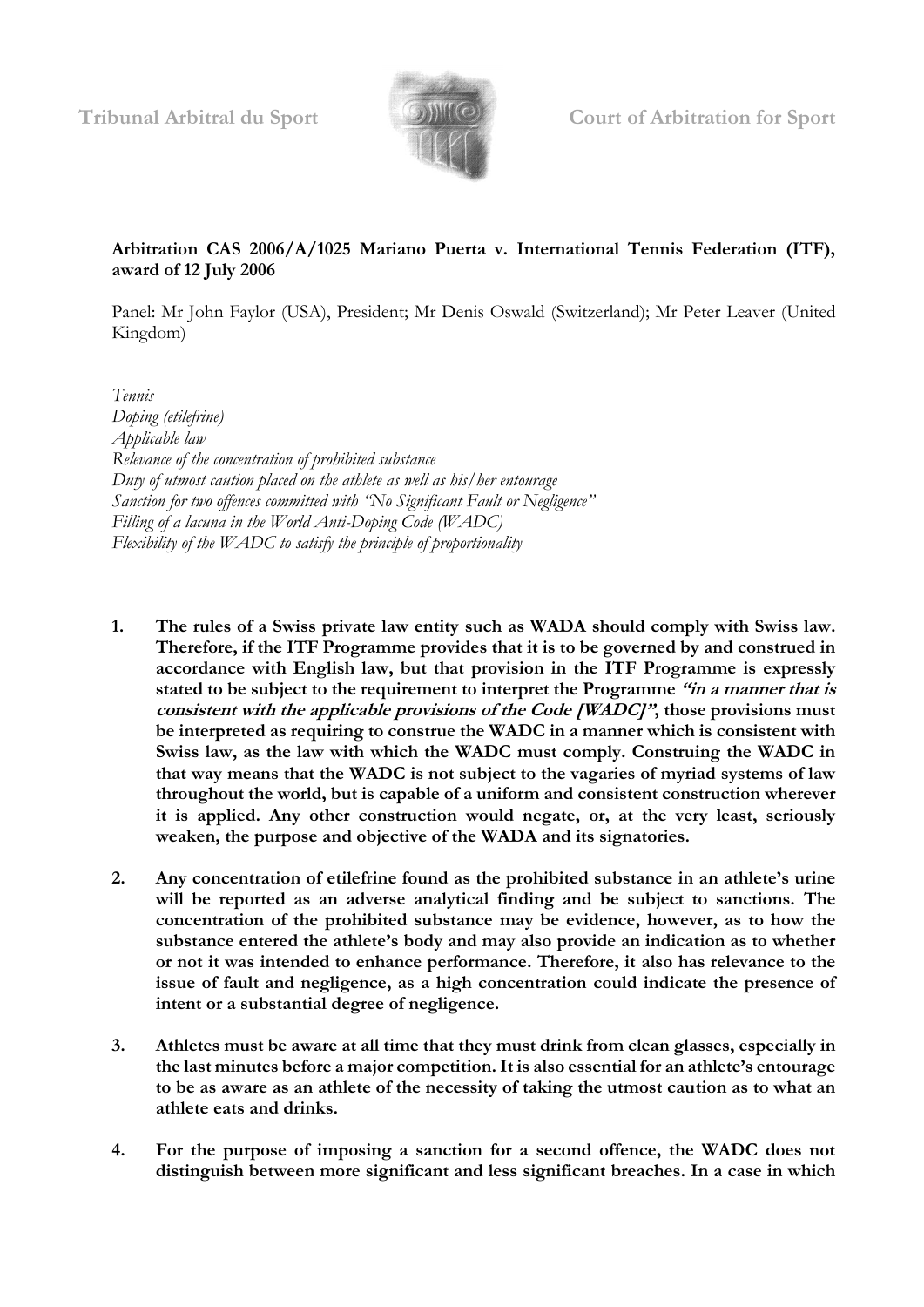**the two offences have been found to have been committed with "No Significant Fault or Negligence", an eight year sanction is not just and proportionate, especially if, due to the particular circumstances of the case, this sanction is indistinguishable from a lifetime ban. Therefore, in such a case, a panel must be allowed to impose a lesser period of ineligibility.**

- **5. In all but the very rare case, the WADC imposes a regime that provides a just and proportionate sanction, and one in which, by giving the athlete the opportunity to prove either "No Fault or Negligence" or "No Significant Fault or Negligence", the particular circumstances of an individual case can be properly taken into account. However, in the very rare case in which the WADC does not provide a just and proportionate sanction, there is a gap or lacuna which is to be filled by a panel, not exercising a discretion, but applying the overarching principle of justice and proportionality on which all systems of law, and the WADC itself, are based.**
- **6. The WADC contains some flexibility to enable a panel to satisfy the general legal principle of proportionality. However, the scope of flexibility is clearly defined and is deliberately limited so as to avoid situations where a wide range of factors and circumstances, including those completely at odds with the very purpose of a uniformly and consistently applied anti-doping framework are taken into account. The period of ineligibility may be reduced or eliminated only i) in the case of exceptional circumstances, and ii) in the case of Specified Substances.**

The Respondent, the International Tennis Federation (the "ITF"), is the international federation governing sports related to tennis worldwide. The ITF maintains its seat in London, England. On 1 January 2004, the ITF implemented the World Anti-Doping Code (the "WADC") of the World Anti-Doping Agency ("WADA") in its Anti-Doping Programme. The rules applicable to this case, *i.e.* the ITF Tennis Anti-Doping Programme 2005 ("the Programme") are essentially identical to the WADC.

In May 2005, Mr Puerta was ranked as tenth in the ATP world rankings. On 5 June 2005, Mr Puerta competed in the final of the French Open played at Roland Garros and lost against his opponent, Rafael Nadal, in four sets.

On the same evening, he underwent a doping control and provided a urine sample. The sample was analysed at the WADA accredited laboratory in Paris and was found to contain etilefrine in an undetermined concentration. On the doping control form completed at the time of the control, Mr Puerta declared the taking of various supplements and caffeine, but no medications, and did not declare etilefrine.

The Appellant, Mr Mariano Puerta ("Mr Puerta"), an Argentinian citizen, was born on 19 September 1978. He has been a professional tennis player since about 1995 and a member of the ATP Tour since June 1997.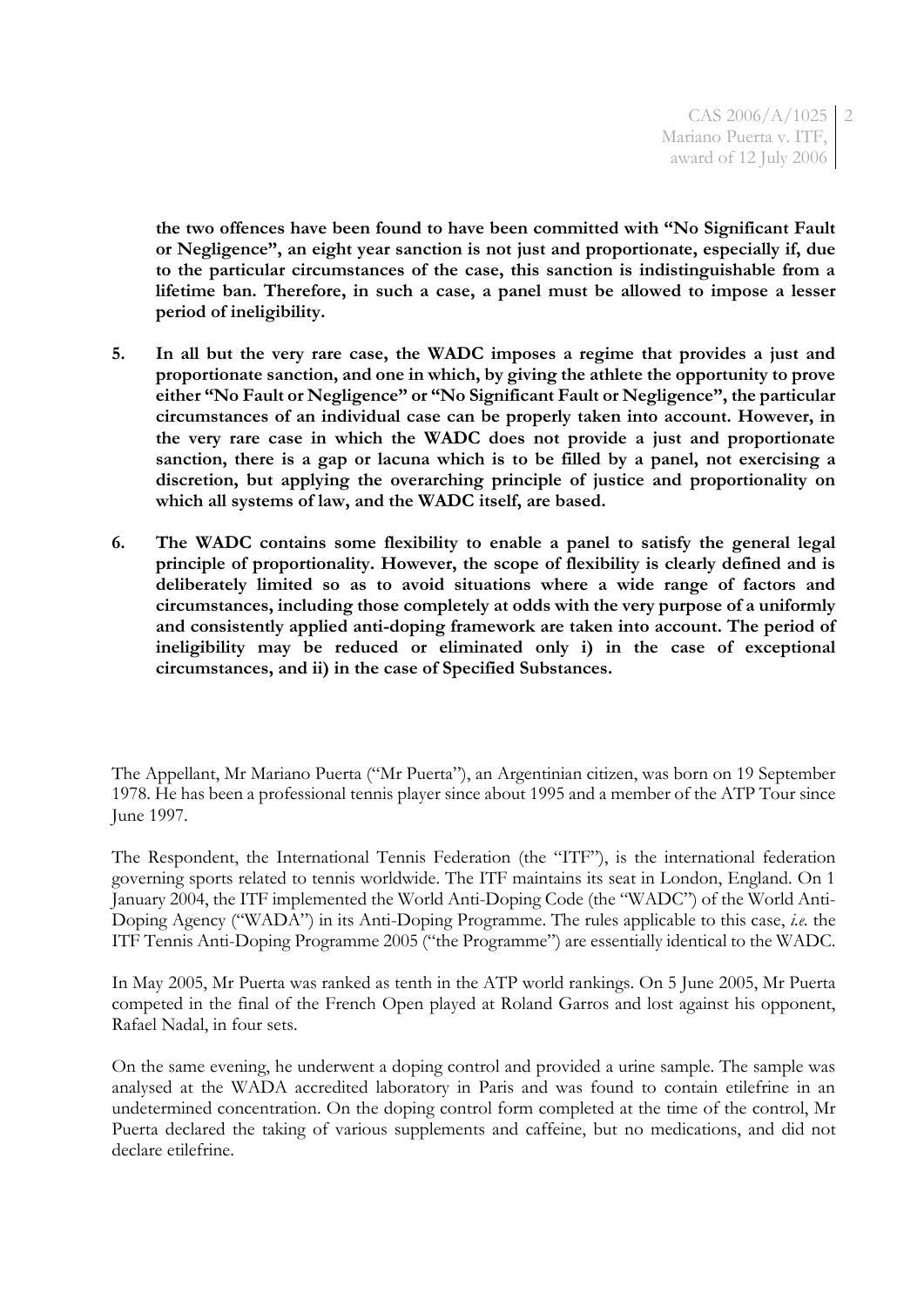CAS 2006/A/1025 3 Mariano Puerta v. ITF, award of 12 July 2006

The full laboratory report was received by International Doping Tests and Management ("IDTM") in Sweden on 5 July 2005 whereupon a Review Board was convened in accordance with the Programme. On 27 July 2005, the Board concluded unanimously that a doping offence had been committed.

On 28 July 2005, following Mr Puerta's participation in various competitions during the first half of August, IDTM wrote to Mr Puerta informing him of the positive test result and of his right to have the B sample analysed. Mr Puerta exercised that right. The B sample analysis took place on 15 September 2005 and confirmed the presence of etilefrine. On 21 September 2005, Mr Puerta was formally charged with the doping offence.

On 6 and 7 December 2005, a hearing took place before the Independent Anti-Doping Tribunal of the Respondent (the "ITF Tribunal"), and was attended by both parties and their representatives. The decision issued by the ITF Tribunal confirmed the doping offence, ordered that Mr Puerta's individual results in both the single and doubles competitions be disqualified in respect of the 2005 French Open and subsequent competitions, and ruled that all prize money, totalling approximately USD 887,000 (including half the prize money awarded to the doubles pair in doubles competition at the French Open) and ranking points obtained by Mr Puerta by reason of his participation in these competitions be forfeited.

Additionally, on the grounds that Mr Puerta had been sanctioned in 2003 by the ATP Tour Anti-Doping Tribunal for an earlier doping offence involving the inadvertent use of clenbuterol for an asthma attack in February 2003 (see ATP v. Puerta, Decision of 29 December 2003), the ITF Tribunal declared Mr Puerta ineligible for a period of eight (8) years commencing on 5 June 2005. Under the rules of the ATP, which had been applicable in 2003, clenbuterol was a class 1 prohibited substance which carried a mandatory two year period of ineligibility. Mr Puerta was found at that time to have committed a doping offence by failing to obtain a medical exemption for the prescribed asthma medication. It was held that Mr Puerta's actions were not deliberate and did not enhance performance, but were nevertheless committed with negligence. As the clenbuterol case was considered as inadvertent doping, the ATP Tour Anti-Doping Tribunal decided not to impose the mandatory two year ban provided for by the rules, but in the light of the principle of proportionality, it imposed on Mr Puerta a nine month period of ineligibility ending on 1 July 2004.

#### **The Case as presented to the ITF Tribunal**

Before the ITF Tribunal, Mr Puerta did not challenge the validity of the sample collection process, the chain of custody, the finding of the prohibited substance etilefrine in the A and B samples, the charge that these samples were his own, or that etilefrine was listed as a prohibited stimulant under S6 of the Prohibited List valid as of 1 January 2005 (Appendix Two of the WADC), nor did he claim to have obtained a TUE for this substance. He had, however, applied for and obtained a TUE in August 2003 for the use of salbutamol for a recurring asthma condition.

Mr Puerta asserted that he did not knowingly ingest the etilefrine and that its presence in his urine could only be explained by the innocent and accidental ingestion of his wife's medicine bearing the name "Effortil". She had been using this medication under a doctor's prescription to ease hypertension and menstrual pain since he had first met her in November 2000. Effortil can be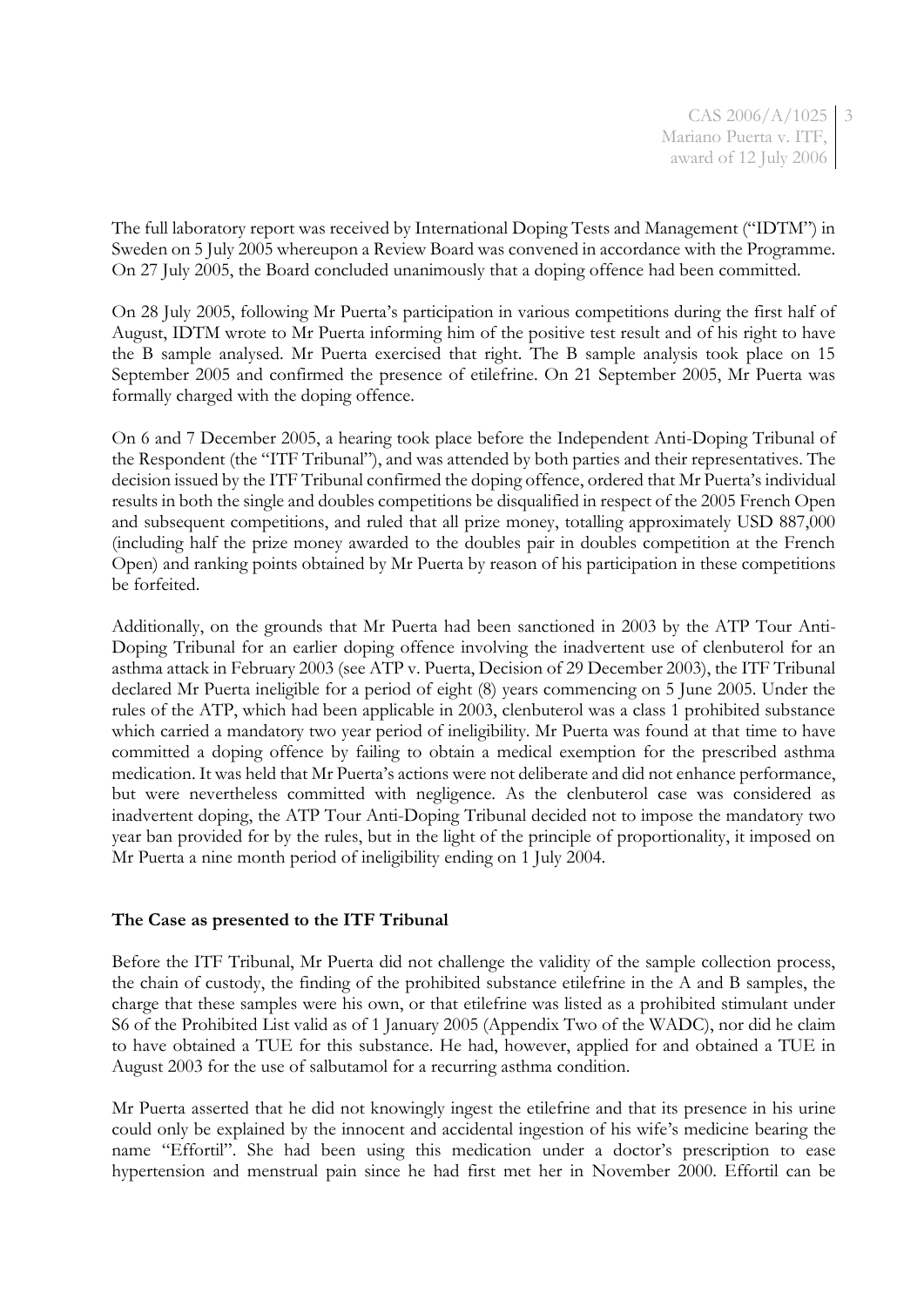CAS 2006/A/1025 4 Mariano Puerta v. ITF, award of 12 July 2006

purchased over the counter in Argentina and in several European countries. It is, according to the undisputed statement of Mrs Puerta, colourless, odourless and tasteless. It contains, as its active ingredient, etilefrine; this fact is disclosed on the bottle of the medication. Mr Puerta had been aware for several years of his wife's use of Effortil, including her use of it at times of heightened stress, and was also acutely aware that it contained a Prohibited Substance and that he and his wife had to undertake, and did indeed undertake, strict precautions to ensure that he did not accidentally or inadvertently come into contact with it.

On 5 June 2005, the day of the finals, Mr Puerta and his wife journeyed at about 11:30am from their hotel to the Roland Garros Stadium, where he warmed up on the court at about noon in preparation for the final match which was to take place at 3:00 PM. After eating lunch in the Men's Room of the Stadium, Mr Puerta entered the cafeteria of the Stadium prior to the start of the final match, where his wife, her mother, her brother, Diego Estevanez, and her brother's fiancée had taken lunch. They sat together at a small table on which were coffee cups and glasses for water, all of the same appearance. Mr Puerta drank coffee and mineral water.

Shortly before the start of the final, he said goodbye to his wife and her family at the table, thinking he would not see them again until after the match, and went to the changing room to prepare for the match. There he learned that the match would be slightly delayed. He thereupon returned to the cafeteria. In fact, the final started on time at 3:00pm.

During the period of his absence from the cafeteria, Mrs Puerta told the ITF Tribunal that she had changed her position at the table to the chair in which her husband had previously been sitting. She then proceeded to drop 20 drops of Effortil into a glass which she believed to be her own and not Mr Puerta's. She then filled the glass with water and drank the mixture, draining, or almost draining, the glass. She then departed from the room together with her mother and her brother's fiancée to visit the WC, leaving her brother behind at the table alone.

Upon returning to the cafeteria from the changing room, Mr Puerta found only Mr Estevanez, the ladies having departed for the WC. Mr Puerta told the ITF Tribunal that he had poured water from the bottle which he carried with him – a bottle he had not left unattended and unsealed – into the glass from which he believed that he had been drinking earlier, and drank it. He claims that the glass appeared to be empty, but that he later came to believe that it held the residue which his wife had previously left behind when she poured her Effortil into the glass.

# **The Decision of the ITF Tribunal**

In its decision of 21 December 2005, the ITF Tribunal was not persuaded by Mr Puerta's narrative of the "switch of glasses" defence, but did not "rule it out". The Tribunal held that "on the balance of probabilities", Mr Puerta was contaminated by his wife's Effortil:

*"and that this occurred during the period of about one to two days before the final at a time and place unknown, and with a dose that is unknown, and in circumstances that are unknown save that we find the source was Mrs. Puerta's medication".*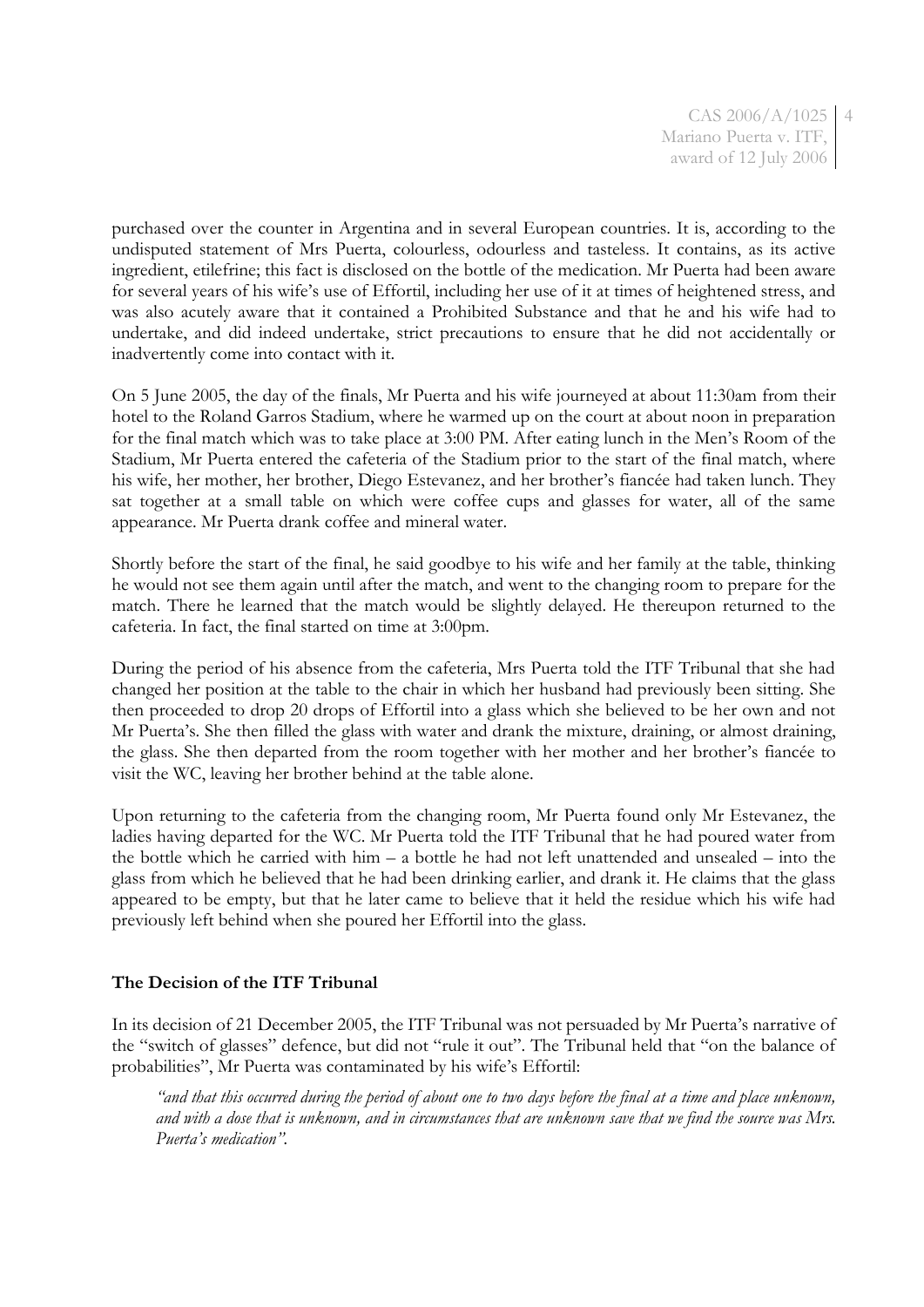Without rejecting outright the "switch of glasses" theory posited by Mr Puerta, but without citing facts, circumstances or indicia in support of an alternative theory, the Tribunal took the position that the contamination:

*"must have occurred through the negligent or deliberate act of an unknown person. We think that is more likely to be the case than the theory of contamination via use of the player's glass by Mrs. Puerta for her medication".*

Importantly, however, the ITF Tribunal accepted Mr Puerta's evidence that he did not deliberately dope himself:

*"We accept on the balance of probabilities that the player's contamination with Effortil was inadvertent. We do not think he would be so unwise as to risk his career, even though he was playing the biggest match of his life on 3 June 2005".*

Moreover, the ITF Tribunal held that the ingestion of his wife's Effortil "was too small to have any effect on his performance":

*"It later transpired that the approximate concentration was in the region of 192 ng/ml, which is about 50 times less than the reporting threshold of 10 micrograms per millilitre for ephedrine".*

The ITF Tribunal rejected Mr Puerta's submission that he acted without negligence or fault. In the view of the Tribunal, Mr Puerta failed to exercise "utmost caution" by picking up and using a glass located on a small table among other glasses of identical appearance:

*"He could not be sure which glass he had been using. He had just been absent from the cafeteria and when he returned his glass was unattended except for the presence of his brother-in-law, of whom he made no enquiry. The circumstances were increasingly chaotic with numerous people circulating, so that the player could not know what might or might not have been already in the glass, or placed in the glass, during his absence. He ought to have drunk directly from his bottle of water to avoid any risk of contamination".*

The ITF Tribunal accepted, however, Mr Puerta's alternative submission of "No Significant Fault or Negligence". Citing the CAS Award in Knauss v. FIS (CAS/2005/A/847), the Tribunal reiterated that Mr Puerta did not deliberately dope himself and the presence of the etilefrine in his sample was inadvertent. The ITF Tribunal took into account that Mr Puerta was faced with a more difficult task than other players in protecting himself from contamination. He was aware that his wife was taking a medication containing a prohibited substance, the risk of which was heightened by the fact that she took the substance in the form of water-colored drops, not tablets. Mr Puerta had not failed to inform himself about anti-doping rules. On the contrary, he checked the list of Prohibited Substances and knew that etilefrine was on the list. He ascertained that etilefrine was the active ingredient in his wife's medication and made a conscious effort to guard against contamination. This fact, in the analysis of the ITF Tribunal, distinguishes the present case from one in which the contaminated supplements are taken without a proper checking of the ingredients.

In addition, the ITF Tribunal took into account Mr Puerta's submission that the concentration of etilefrine in Mr Puerta's A and B samples was so low as to be incapable of enhancing performance.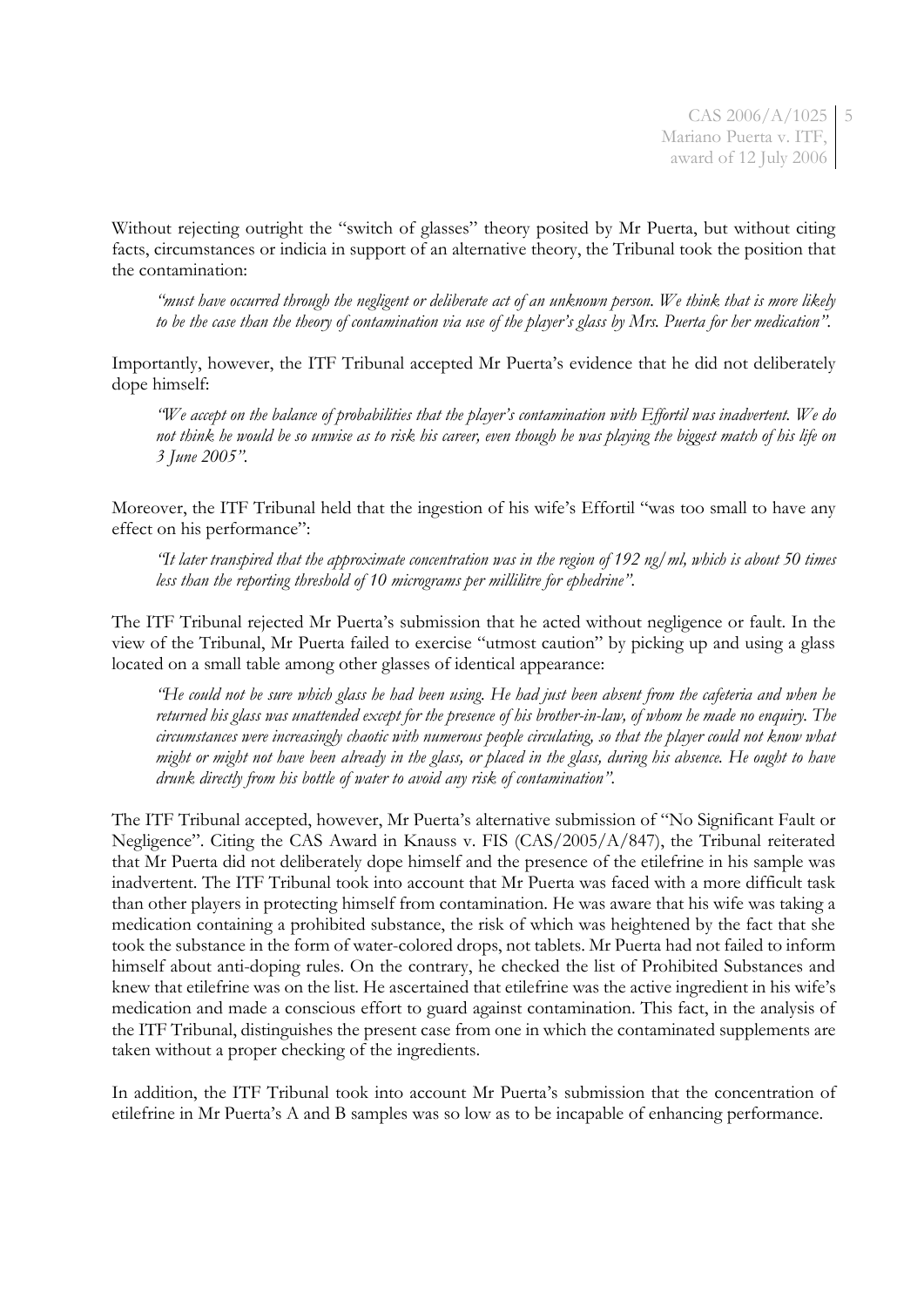CAS 2006/A/1025 6 Mariano Puerta v. ITF, award of 12 July 2006

*"We understand that the consequences of an error are not the same thing as the gravity of the fault that caused it to be committed, but it is relevant that the nature of the player's fault was not such as to lead to a high and performance enhancing dose of etilefrine being administered or inadvertently ingested".* 

The Tribunal took the position in regard to Mr Puerta's submission that the ineligibility, forfeiture and disqualification sanctions imposed for a second offence were not *"savage and intemperate"*, as described by Mr Puerta, and that the case law of the CAS is unequivocal in the *"automatic disqualification"* of results of a competition where a doping offence is committed in the course of that competition. The ITF Tribunal accepted the ITF's submission that it would be *"wrong in principle"* for it to take into account the amount of money at stake, since that would mean that a high earning athlete would be more favourably treated under the rules than a low earning athlete. The ITF Tribunal concluded:

*"We have rejected the defence of No Fault or Negligence, and as we have rejected the player's argument that proportionality precludes disqualification of results, it follows that the player's result in the doubles as well as the singles competition must be disqualified, and any medals, prize money and ranking points must be forfeited".*

Mr Puerta further submitted that, on the proper construction of Article M.2 of the Programme, in order for an eight year period of ineligibility to be imposed, a *"first offence"* must have been committed under the post-WADC version of the Programme and not under the ATP 2003 Rules. As the prior offence occurred and was sanctioned under different, pre-WADC rules, in his submission, he stated that it would not qualify as an offence within Article M.1 of the Programme and there was not, therefore, a second offence under Article M.2. Moreover, Mr Puerta submitted that under the ATP 2003 Rules, any subsequent second offence involving the ingestion of etilefrine carried only a one year ban. The natural meaning of the provision, he submitted, is that an *"offence"* means an offence under the Programme, i.e., the ITF Anti-Doping Programme itself. Therefore, the present case, involving etilefrine, had to be considered as a first offence. Any other construction would retrospectively change the consequences of an offence committed under earlier, different, rules and is therefore not admissible.

The ITF Tribunal rejected this submission as being without merit. Referring to the submissions made by the ITF, the ITF Tribunal held as follows:

*"It would be contrary to the spirit of the rules and would seriously undermine the fight against doping in sport if the "slate were to be wiped clean" on entry into force of the [WADA] Code and the Programme. It would be an undeserved windfall if this player and others were to be treated as first offenders.*

*There is no retrospective effect where the consequences of the first offence are not altered; only the consequences of the second offence were altered, and that occurred before, not after, the second offence was committed. Players such as this one were on notice from 1 January 2004 when the Programme and the [WADA] Code entered into force what the consequences of a second offence would be.*

*There is nothing unfair about provisions which, prospectively not retrospectively, make the régime stricter than before. Consequently it is irrelevant that a second offence involving etilefrine carried only a one year ban under the old ATP rules".*

On the basis of the above findings, the ITF Tribunal held that if Article M.2 and Article M.5.2 of the Programme were to apply to the present offence and if they were to be applied as written, the combined effect of those provisions would be that Mr Puerta must be subject to a period of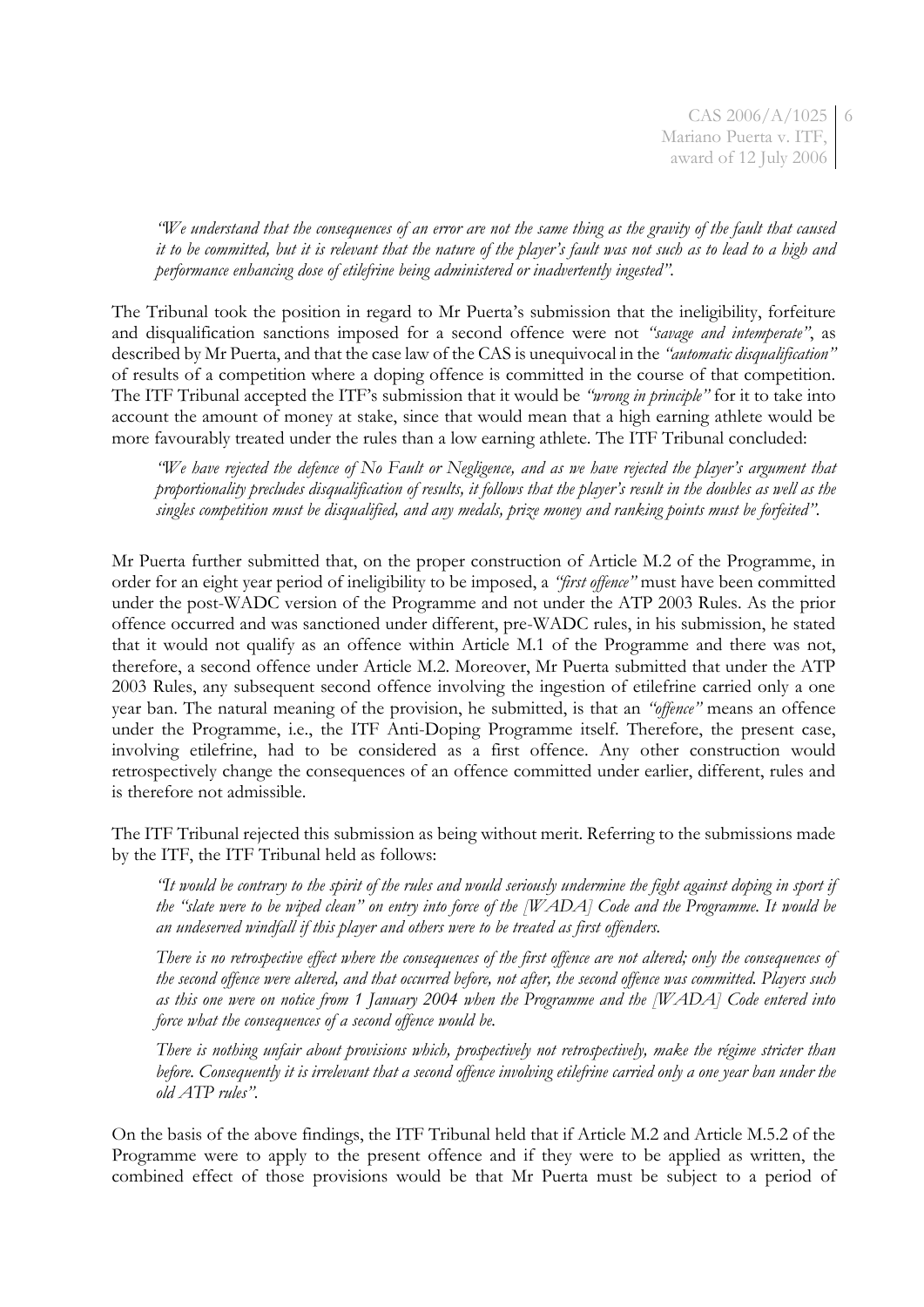CAS 2006/A/1025 7 Mariano Puerta v. ITF, award of 12 July 2006

ineligibility of no less than eight years. Mr Puerta's challenge to this ban as being *"unlawful, disproportionate and unjust"* in light of past CAS rulings, both pre-WADC and post-WADC, in addition to being voidable in English law under the doctrine of restraint of trade, was rejected on the following grounds:

*"First, we accept that as a matter of principle the [WADA] Code cannot guarantee a proportionate result in every thinkable individual case. We accept the player's submission that there could be a case where the principle of proportionality requires a tribunal such as this to reduce or disapply sanctions provided for by the [WADA] Code. It is plainly established by pre-Code case law that a proportionate result on the facts must be reached in each case. It would be contrary to the rule of law if the [WADA] Code were able to substitute itself for the principle of proportionality.* 

*Secondly, however, it does not follow that applying the principle of proportionality to a case governed by the [WADA] Code will produce the same result as would be reached if the principle were applied to the same offence, committed in the same factual circumstances, but governed by pre-Code rules. It is incontestable that the [WADA] Code makes a proportionality argument more difficult to sustain. The CAS in [S.] and other prior cases cited to us, has made this clear. It is not sufficient that the Tribunal has an "uncomfortable feeling" (paragraph 10.26 of [S.]) about the severity of the sanction provided for under the [WADA] Code.* 

*In the present case, we have to ask ourselves whether the prospect of imposing a period of ineligibility of eight years (or more) on the player, when coupled with the financial and other sanctions he stands to suffer, lead us to conclude that by doing so we would be acting as an instrument of oppression and injustice to the player of such severity that we should be persuaded not to impose it".*

Notwithstanding these expressions of its views, the ITF Tribunal concluded that the fact that a sanction as harsh as an eight year ban could apply to a case where the negligence was not "significant" indicated that the WADC was intended to be severe. Deterrent punishments are by definition harsh, in the view of the Tribunal, but are not thereby, and without more, in violation of the principle of proportionality. The ITF Tribunal continued:

*"In the end, after much anxious thought, we have concluded that we should not disapply the written provisions of the Programme applicable to this case. We do have an uncomfortable feeling about the severity of the sanction, even a very uncomfortable one. But that is not enough. Our reasons for so concluding are these.*

*We consider that the real thrust of the player's complaint is, on analysis, directed at the rule itself and not just its application in his case. … He argues that this is a truly unique and extreme case on its facts.*

*We do not agree that this is a truly extreme and unique case on its facts. In our view, if the application of the rules is to be condemned as disproportionate in the present case, it must also be disproportionate in many other cases and would in effect be virtually inoperable.*

*In many such second offence cases, the mitigating circumstances will include factors such as those invoked by the player here: a low concentration in the urine, a lack of intent to enhance performance, an honest mistake, a low degree of fault, and so forth. Indeed, some of these were the vary factors which the CAS considered in [S.]. The real question is whether it is open to international sporting federations to adopt rules which provide for an eight year suspension for two doping offences committed by mistake, i.e., whether eight years for two mistakes is disproportionate.*

*In the circumstances of the arduous fight against doping in sport, we are not persuaded that it is. The hard choice in sport is whether to have truly deterrent uniform sanctions for doping, or whether to have open-ended discretion in each case. The signatories to the [WADA] Code have chosen the former, not the latter. In our view it was*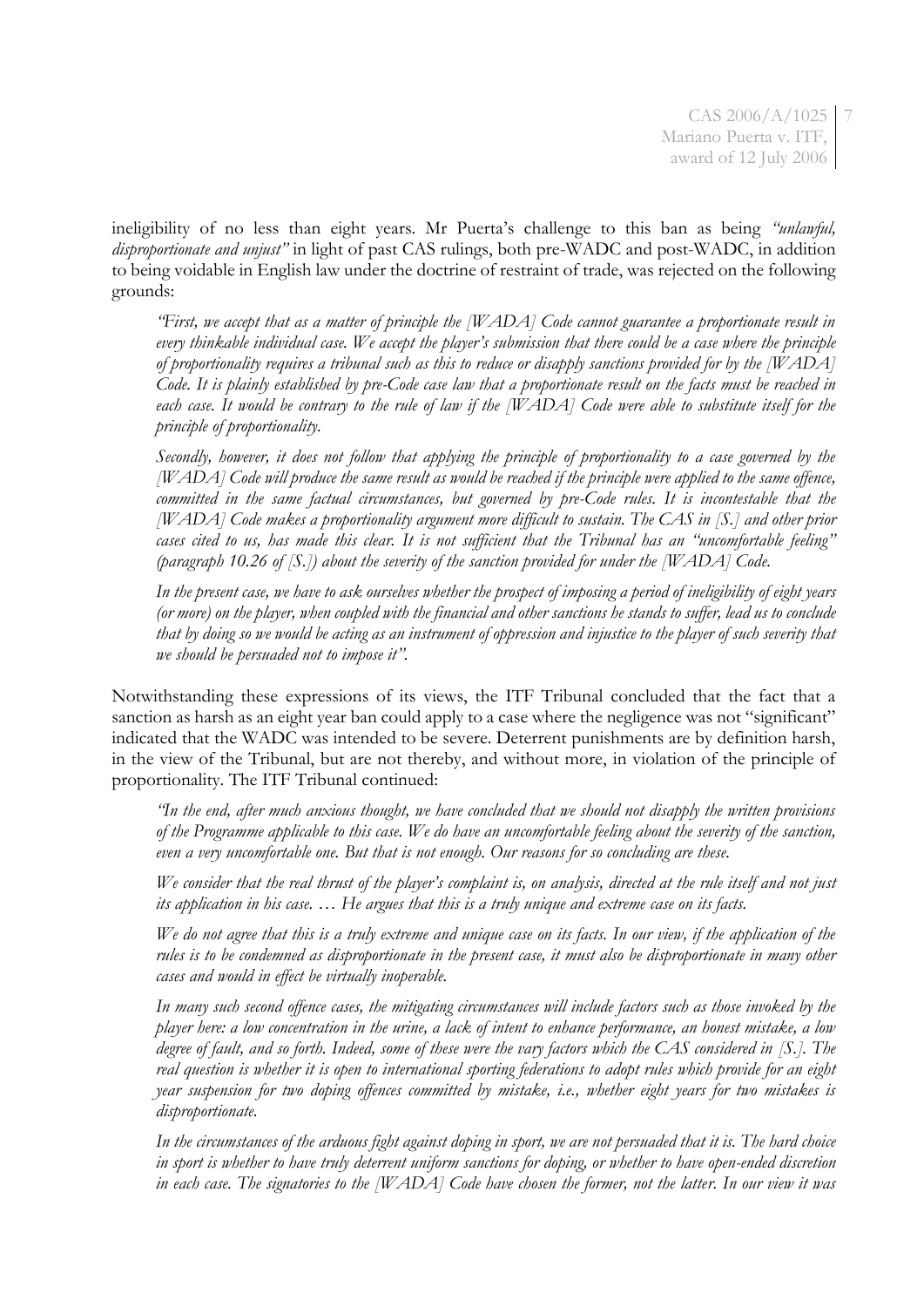CAS 2006/A/1025 8 Mariano Puerta v. ITF, award of 12 July 2006

*open to them lawfully to do so. The inexorable logic of having done so is that there will be hard cases like this one. It is very hard on the player, as we recognise. We do not say that as an individual he deserves to suffer so severely. But he knew the risks, or must be taken to have known them and we do not think it is unlawful for him now to have to take the consequences".*

In conclusion, the ITF Tribunal imposed an eight year period of ineligibility on Mr Puerta pursuant to Articles M.2 and M.5.2 of the Programme, stating that it did so *"with a heavy heart"*.

# **LAW**

### **Jurisdiction of the CAS**

1. The competence of the CAS to act as an appeal body is based on art. R47 of the Code of Sportsrelated Arbitration in the version in force as of January 2004 (the "CAS Code") which provides that:

*"A party may appeal from the decision of a federation, association or sports body, insofar as the statutes or regulations of the said body so provide or as the parties have concluded a specific arbitration agreement and insofar as the Appellant has exhausted the legal remedies available to him prior to the appeal, in accordance with the statutes or regulations of the said sports body"* and *"on article O. of the Programme".*

- 2. Moreover, the jurisdiction of the CAS is explicitly recognised by the parties in the Order of Procedure that they signed, and which was accepted at the hearing on 24 May 2006.
- 3. Under art. R57 of the Code and art. O.5.1 of the Programme, the Panel has full power to review the facts and the law. The Panel did not restrict its review of the facts to only the formal aspects of the appealed decision, but considered the subject matter of the dispute *de novo*, evaluating all of the facts. However, the Panel was bound by the agreement reached between parties further described in 7. below.

#### **Admissibility of the Appeal and Procedure**

- 4. Mr Puerta received the decision of the ITF Tribunal on 21 December 2005. His statement of appeal was filed on 24 January 2006 within the time limit fixed by the parties on the basis of a specific agreement. The appeal is therefore admissible.
- 5. On 17 February, Mr Puerta filed his appeal brief. On 30 March 2006, the ITF filed its answer.
- 6. The hearing was held in Lausanne on 24 May 2006.
- 7. Shortly before the hearing, the parties reached an agreement that the hearing would take the form of legal submissions only and that neither party would call any individuals to provide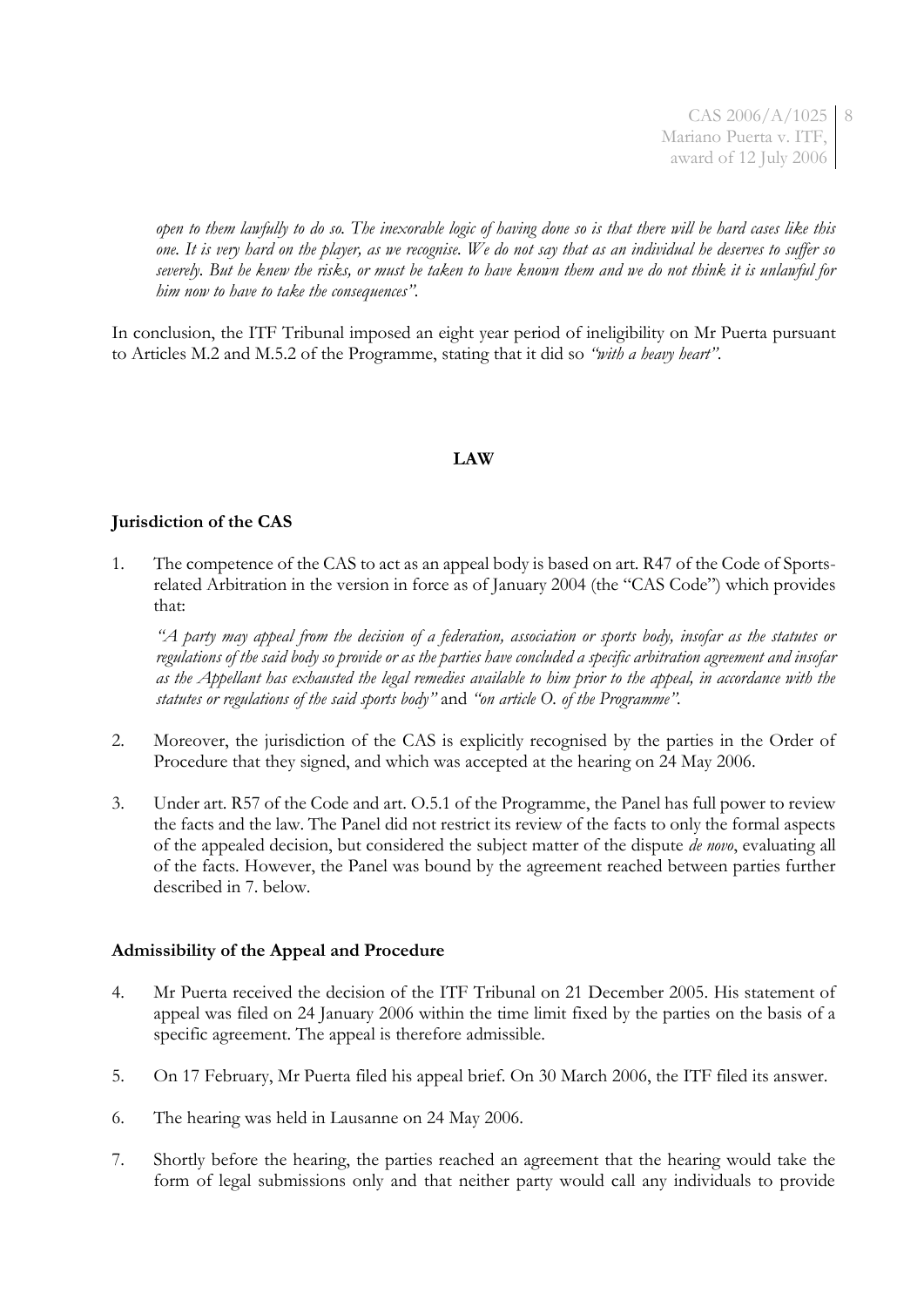witness or expert evidence, the factual evidence having been exhaustively established through a detailed procedure before the ITF Tribunal and contained in the set of documents presented by the parties to the Panel.

8. Mr Puerta made an oral statement at the end of the hearing.

# **Applicable law**

9. Art. R58 of the Code provides:

*"The Panel shall decide the dispute according to the applicable regulations and the rules of law chosen by the parties or, in absence of such choice, according to the law of the country in which the federation, association or sports body which has issued the challenged decision is domiciled or according to the rules of law, the application of which the Panel deems appropriate. In the latter case, the Panel shall give reasons for its decision".*

- 10. Such provision was expressly mentioned in the Order of Procedure signed by the parties.
- 11. The *"applicable regulation"* in this case is the ITF Tennis Anti-Doping Programme 2005 which provides in Article S.3 that

*"Subject to Article S.1, this Programme is governed by and shall be construed in accordance with English law".*

- 12. In this regard, the Olympic Charter provides, *inter alia*, that every International Sports Federation must adopt and implement the WADC, or at least the compulsory elements of the WADC. The WADC and the Anti-Doping Rules of the International Sports Federations are intended to be applied consistently and uniformly throughout the world (see Introduction and Purpose of the WADC).
- 13. The ITF has adopted and implemented the WADC in its Programme. Article S.1 of the Programme, to which Article S.3 is subject, provides as follows:

*"The Programme shall be interpreted in a manner that is consistent with applicable provisions of the Code (…)".*

- 14. As most of the International Sports Federations have now resolved in their respective rules to refer sports related disputes to the Court of Arbitration for Sport, this appellate body is striving to achieve, despite differing governing laws of the Federations, a consistent and uniform application of the WADC throughout the world and for all sports disciplines. All of the case law developed by the CAS is based primarily on the rules issued by those federations. A large number of these federations are domiciled in Switzerland, thus enabling in the absence of a specific choice of law in their respective statutes the application of Swiss law.
- 15. The WADA is itself a Swiss private law foundation with its seat in Lausanne, Switzerland. Its headquarters are located in Montreal, Canada. The rules of a Swiss private law entity should comply with Swiss law. If they do not do so, there is a risk that the Swiss Courts will declare them to be non-compliant. It was in order to ensure that the WADC did comply with Swiss law that WADA commissioned the legal opinions to which the Panel has referred. The principal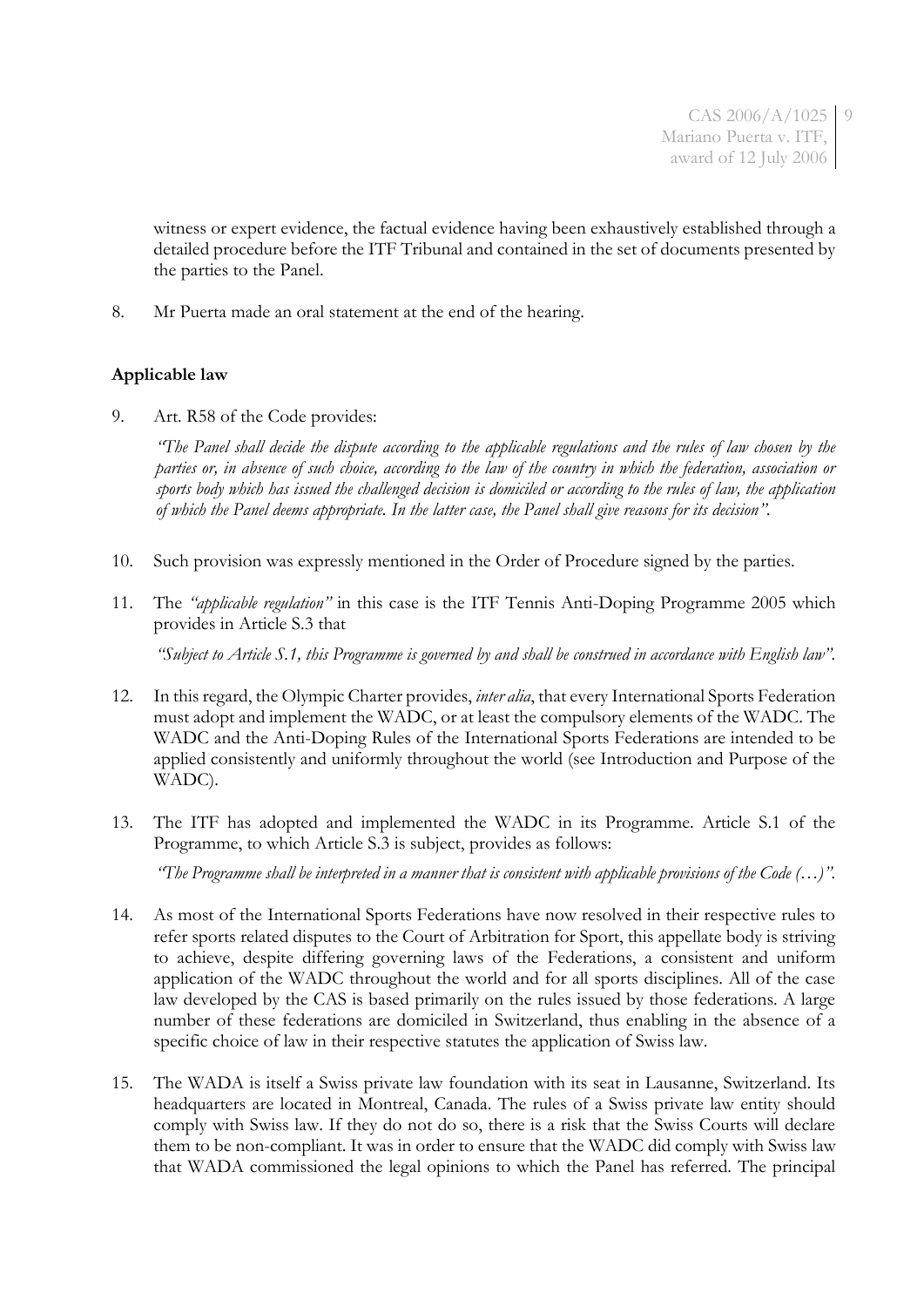concern of WADA was to ensure that the WADC complied with Swiss law in respect of proportionality.

- 16. The Panel accepts that the ITF Programme provides that it is to be governed by and construed in accordance with English law, but that provision in the ITF Programme is expressly stated to be subject to the requirement to interpret the Programme *"in a manner that is consistent with the applicable provisions of the Code [WADC]"*. The Panel interprets those provisions (Paragraphs S.1 and S.3 of the ITF Programme) as requiring it to construe the WADC in a manner which is consistent with Swiss law, as the law with which the WADC must comply. Construing the WADC in that way means that the WADC is not subject to the vagaries of myriad systems of law throughout the world, but is capable of a uniform and consistent construction wherever it is applied. Any other construction would negate, or, at the very least, seriously weaken, the purpose and objective of the WADA and its signatories.
- *A. The Doping Offence on 5 June 2005*
- 17. Doping is defined at Article C.1 of the Programme as:

*"The presence of a Prohibited Substance or its Metabolites or Markers in a Player's Specimen, unless the Player establishes that the presence is pursuant to a therapeutic use exemption granted in accordance with Article E".*

- 18. In the present case, Mr Puerta acknowledged the presence of etilefrine in his urine samples on 5 June 2005, just after he participated in the final of the French Open. Etilefrine, being a Stimulant, is classified as a Prohibited Substance under S6 of Appendix Two of the Programme. Mr Puerta confirmed that he obtained no Therapeutic Use Exemption for this substance prior to the competition.
- 19. He furthermore admitted to being *"technically in breach of the strict liability TADP Article C.1"*.
- 20. The doping offence is therefore established and the sanctions set out under Article M of the Programme will apply.
- *B. Elimination of the Ineligibility Sanction Based on "No Fault or Negligence" for the Offence*
- 21. Article M.2 of the Programme provides that except where the substance at issue is one of the Specified Substances identified in Article M.3 the period of ineligibility imposed for a violation of Article C.1 shall be:
	- First offence: Two year's Ineligibility.
	- Second offence: Lifetime Ineligibility.
- 22. The issue of whether Mr Puerta committed the offence with "No Fault or Negligence" is, however, critical in determining whether the ineligibility sanction will be treated as being referable to a "second offence" under Article M.1 of the Programme. Article 4.5.1 (last sentence) of the Programme provides that if the offence in committed with "No Fault or Negligence"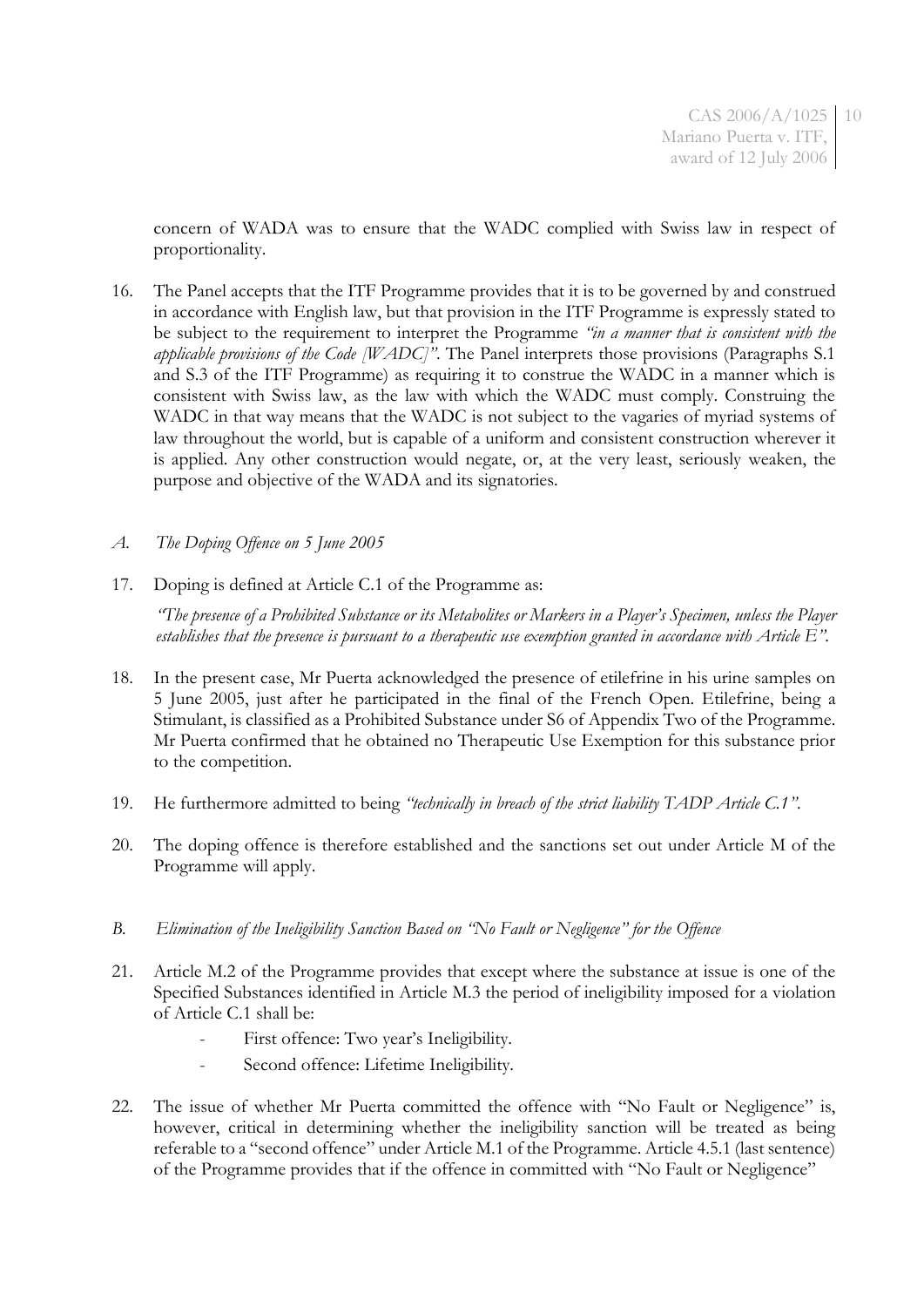CAS 2006/A/1025 11 Mariano Puerta v. ITF, award of 12 July 2006

*"the period of Ineligibility otherwise applicable is eliminated, the Doping Offence shall not be considered a Doping Offence for the limited purpose of determining the period of Ineligibility for multiple Doping Offences under Articles M.2, M.3 and M.6".*

23. "No Fault or Negligence" is defined as:

*"The Player establishing that he or she did not know or suspect, and could not reasonably have known or suspected even with the exercise of utmost caution, that he or she had Used or been administered the Prohibited Substance or Prohibited Method"* (Appendix one; Definitions).

24. This provision must, however, be read in conjunction with Article C.1.1:

*"It is each Player's personal duty to ensure that no Prohibited Substance enters his or her body. A Player is responsible for any Prohibited Substance or its Metabolites or Markers found to be present in his or her Specimen. Accordingly, it is not necessary that intent, fault, negligence, or knowing Use on the Player's part be demonstrated in order to establish a Doping offence under Article C.1; nor is the Player's lack of intent, fault, negligence or knowledge a defence to a charge that a Doping Offence has been committed under Article C.1".*

25. In order to avoid the ineligibility sanction under Article M.5.1., Mr Puerta must establish that he did not know or suspect, and could not reasonably have known or suspected even with the exercise of utmost caution, that he had drunk or been administered etilefrine. He must first establish how the Prohibited Substance entered his body.

#### *C. How the Prohibited Substance entered Mr Puerta's Body*

- 26. The ITF Tribunal found, on the balance of probabilities, that Mr Puerta was contaminated by his wife's Effortil and that this occurred during the period of about one to two days prior to the final at a time and place unknown, and with a dose that is unknown, and in circumstances that are unknown save that the source was Mrs Puerta's medicine.
- 27. This finding appeared to the ITF Tribunal as more likely to be the case than the theory of contamination through the use of Mr Puerta's glass by Mrs Puerta for her medication. The Tribunal noted that Mr Puerta did not prove all the factual circumstances in which etilefrine entered his system, but he proved the source of etilefrine:

*"he has done just enough to discharge the onus on him of showing on the balance of probabilities how the Prohibited Substance entered his system. In the present case it is the source of the Prohibited Substance that is the most important feature".*

28. Mr Puerta challenged this aspect of the decision as being *"unevidenced, misconceived, illogical, illegitimate, and not properly put".* He claims that the etilefrine entered his system as a result of his inadvertent and unknowing ingestion of the liquid residue of his wife's Effortil when he re-used his glass in the cafeteria just before the start of the final match. Additionally, he asserts that neither the ITF nor the ITF Tribunal was able to propose an *"evidenced alternative explanation"* for the inadvertent ingestion of the substance.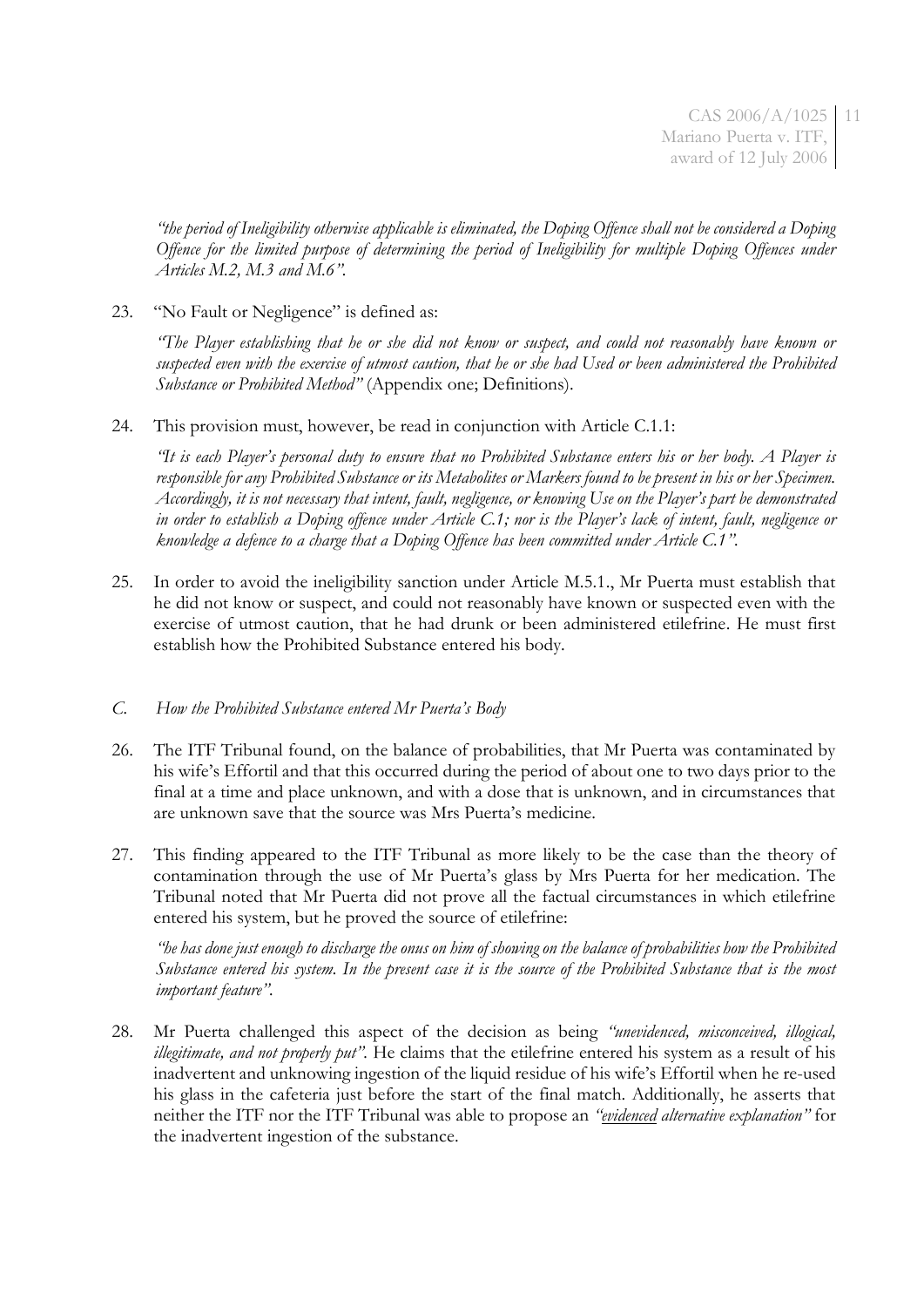29. The Panel takes that view that the ITF Tribunal failed sufficiently to identify the evidential basis for its conclusion that the contamination *"must have occurred through the negligent or deliberate act of an unknown person"*. Neither the ITF nor the ITF Tribunal was able to identify the indicia, must less the evidence, to support the theory of a *"mystery person"*. Indeed, the conclusion of the ITF Tribunal runs counter to the evidence provided by Mr Puerta in Professor Forrest's extensive report based on analytical calculations of the etilefrine concentration detected in Mr Puerta's urine samples at the time they were taken.

*"On the basis of these calculations, the presence of 192 nanograms of Etilifrine (sic) per mililitre in the Player's urine samples is consistent with him having ingested the equivalent about 1 (one) drop of effortil some five hours before he donated the samples".*

- 30. In stating its conclusion on this issue, the Panel has not ignored the comments made by Dr Olivier Rabin of the World Anti-Doping Agency in his report dated 1 December 2005. The Panel does not doubt Dr Rabin's conclusion that *"the urinary concentration of etilefrine is irrelevant under the WADA anti-doping rules"*. The Panel agrees with Dr Rabin that any concentration of etilefrine detected and confirmed by a WADA accredited laboratory will be reported as an adverse analytical finding and be subject to the sanctions set out in Article M. of the Programme. The concentration of the prohibited substance found in Mr Puerta's urine may be evidence, however, as to the manner in which the substance entered his body, and may also provide an indication as to whether or not it was intended to enhance performance. The ITF Tribunal accepted that Mrs Puerta's medication was the source of the contamination. However, in the Panel's view, the concentration of etilefrine found in Mr Puerta's urine also has relevance as to how the medication entered his body and, with that, to the issue of fault and negligence. The taking of a high concentration two or three days prior to the final could indicate the presence of intent or a substantial degree of negligence.
- 31. In his report, Dr Rabin states as follows:

*"In addition, the excreted dose of a substance such as etilefrine can vary in great proportion according to each individual's metabolism, the dose ingested, the delay between the substance administration and the sample collection and the diuresis. Therefore, although it is argued that the low dose in urine in this case (Specimen no: 388198) is a result of a low dose ingested, this is specualtive. For example it cannot be denied that the low dose in urine could result from a substantial dose of the drug being taken at an earlier time than claimed by the athlete. Furthermore, to say that such or such level would not have increased performance is again highly speculative as it will vary from one individual to the other and depends upon (among other things) the time at which the substance was taken and the physical performance.*

*Even if no direct study on the performance enhancing effect of etilefrine exists in athletes, the analogy with similar stimulants of the S6 section of the Prohibited List, allows us to have a good understanding of the effects of such class of drugs on performance".*

32. With the greatest respect to Dr Rabin, the Panel takes the view that this is simply a text-book statement and is of little assistance to it. If Dr Rabin is saying, or attempting to say, that the circumstances in which the Prohibited Substance was ingested are irrelevant, the Panel disagrees with that statement, which, in any event, is directly at odds with the WADC, which does permit the circumstances to be taken into account.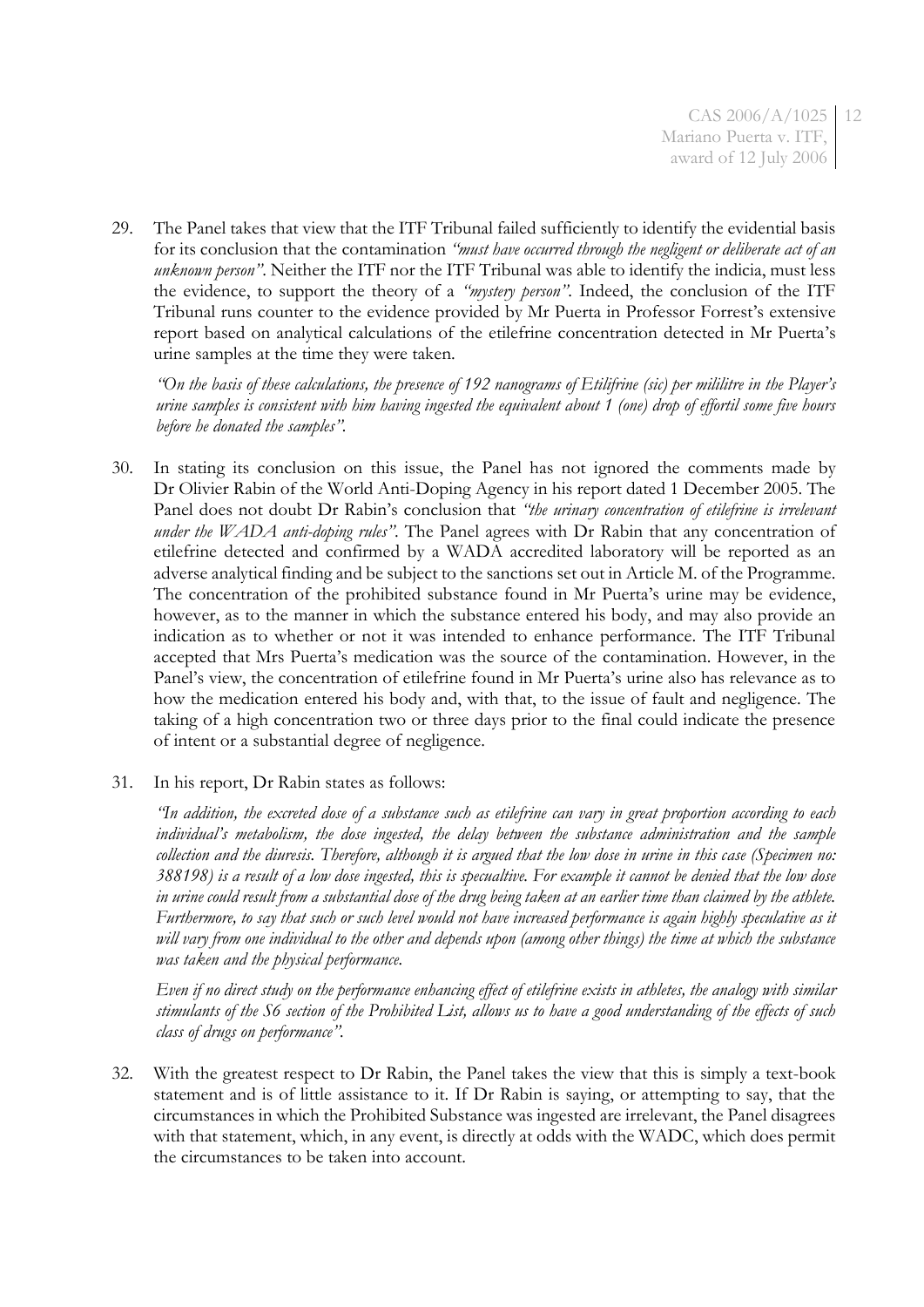- 33. Without providing contrary analytical data to rebut the analysis conducted by Professor Forrest, it is not persuasive, in the view of the Panel, for Dr Rabin to criticize Professor Forrest's conclusions, which are based on an analysis of the actual concentration levels, as being *"speculative"* and *"highly speculative"*. Moreover, Mrs Puerta confirmed in her witness statement that she had taken her Effortil medication at 7:30am on the date of the final, because she was *"feeling bad"*. Her menstruation had started that morning. She stated explicitly in her testimony that *"on the 3 and 4 June 2005 I had had no need for the medication"*.
- 34. On the basis of the above analysis, the Panel concurs with the ITF Tribunal that the source of the contamination was indeed the Effortil medication used by Mrs Puerta. The Panel takes the position, however, that on the "balance of probabilities", and in the absence of a credible alternative explanation, for which the ITF bears the burden of persuasion, the contamination took place because Mr Puerta mistakenly used the glass which his wife had used to take her medication several minutes before her husband's re-entry into the cafeteria. Accordingly, the Panel holds that Mr Puerta has proved to its satisfaction how the substance entered his body.

# *D. No Fault or Negligence*

- 35. Having established how the prohibited substance entered his system, in order to establish No Fault or Negligence, Mr Puerta must prove that he did not know or suspect, and could not reasonably have known or suspected, even with the exercise of utmost caution, that he had used or been administered with the prohibited substance.
- 36. The ITF Tribunal held that Mr Puerta failed to exercise "utmost caution" by picking up and using a glass located on a small table on which other glasses of identical appearance were standing. It added:

*"He could not be sure which glass he had been using. He had just been absent from the cafeteria and when he returned his glass was unattended except for the presence of his brother-in-law, of whom he made no enquiry …. He ought to have drunk directly from his bottle of water to avoid any risk of contamination".*

- 37. The ITF's submission is that the requirement of "utmost caution" means that Mr Puerta must establish, to the satisfaction of the Panel, that (a) he took all of the steps that could reasonably be expected of him to avoid inadvertently ingesting his wife's medication and (b) it would be unreasonable to require him to take any other steps.
- 38. Mr Puerta submits that when he re-used what he believed to be his glass upon returning to the cafeteria from the changing room, he had no reason to know his wife had taken her medication just minutes before, still less that she used that glass. When he returned, the glass appeared to the eye to be empty. At worst, what was in the glass was odourless, tasteless and colourless and the quantity left was close to infinitesimal and not readily discernible. He poured water from his own bottle into the glass. He was, therefore, *"the victim of an extraordinary and unpredictable sequence of events: precisely the sort of rare and exceptional case referred to in the commentary to the WADC".*
- 39. Mr Puerta further submits that his wife acted reasonably, and without fault or negligence. When he had left to play, it was completely reasonable to assume that he was not coming back. Once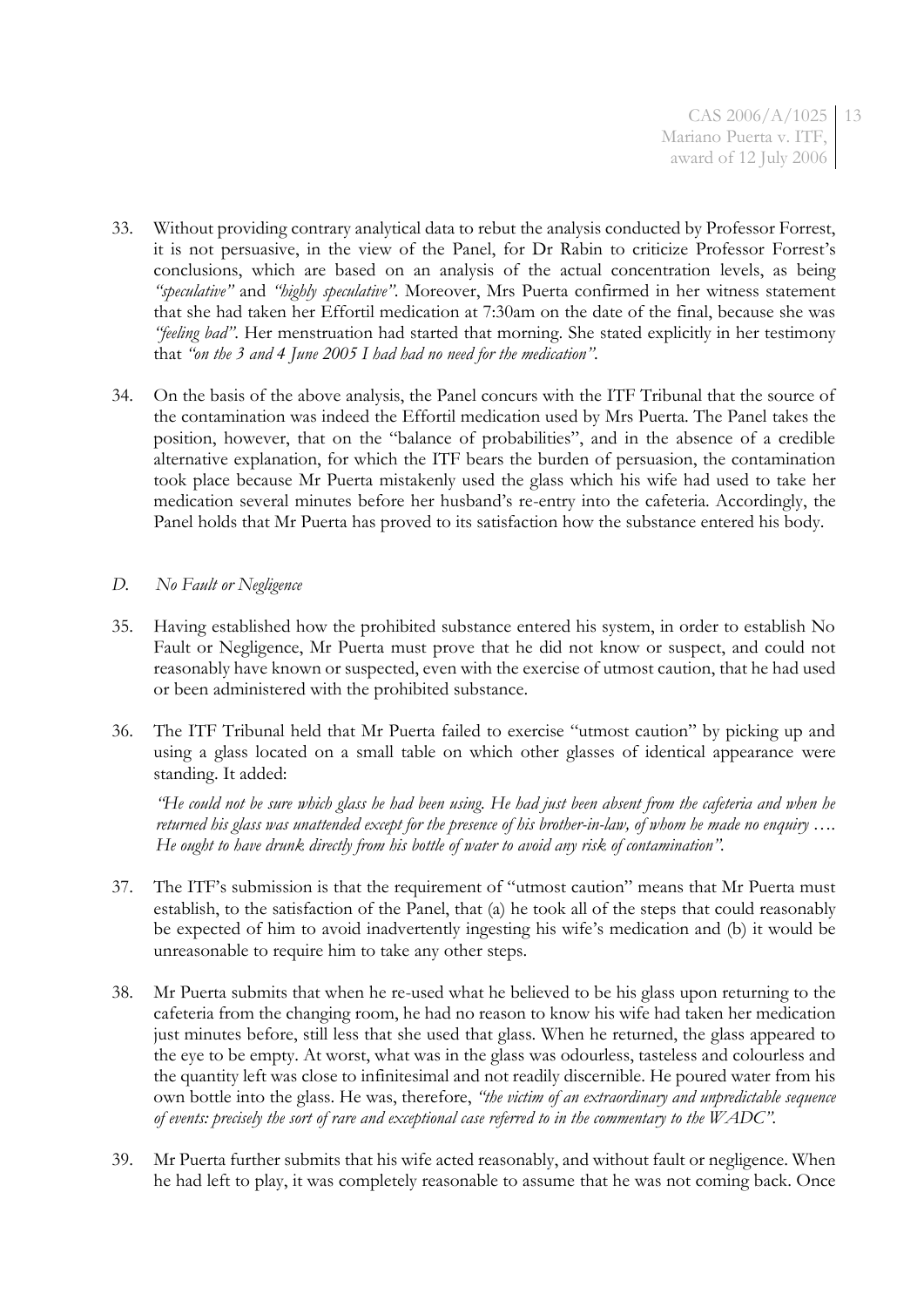she drained the glass, there was only a tiny, to all intents and purposes invisible, quantity left in the glass. She then left and did not see her husband again before the match.

- 40. In the view of the Panel, Mr Puerta has satisfactorily established the circumstances leading to and causing the contamination. Indeed, the facts of this case can be deemed to be extraordinary. However, they cannot be described as being so extraordinary as to exempt Mr Puerta from the duty placed upon all athletes to maintain "utmost caution".
- 41. Mr Puerta submits that he cannot be expected to exercise "utmost caution" when he has no knowledge that he has ingested anything at all. In the view of the Panel, Mr Puerta is overstating his position. Water is ingested just like any other liquid, be it coffee or orange juice. It is not unreasonable to expect of Mr Puerta, who had been aware for several years of his wife's regular use of colorless, tasteless and odourless Effortil and the manner in which she administered it (10 to 20 drops in a glass of water), to be aware also that residues of the substance could be found in a used glass, even if the glass appears to be empty. Athletes must be aware at all times that they must drink from clean glasses, especially in the last minutes before a major competition. He should have been particularly aware as he knew that she had taken the medication at 7:30am that morning.
- 42. The fact that the atmosphere in the cafeteria was becoming increasingly chaotic provides no excuse. Mr Puerta is an experienced professional, who was keenly aware of the consequences of a second doping offence. Moreover, knowing that his wife was using a prohibited substance, he also claims to have exercised a higher level of vigilance at all times. In the Panel's view, it would not have been too much to expect of him to ask his brother-in-law upon returning to the table whether the glass that he was going to use was *"his glass"* or whether *"anyone had used his glass"* during his absence. However slight and excusable his negligence may have been in the minutes prior to the start of the final match, Mr Puerta cannot avoid the conclusion that he suffered a momentary lapse of attention and exhibited a momentary lack of care when he used a glass over which he had lost visual control, especially at such a critical and vulnerable time, just hours before he knew that he would have to undergo a doping test.
- 43. The commentary to Article 10.5.2 of the WADC states that a sanction cannot be completely eliminated on the basis of No Fault or Negligence when

*"sabotage of the Athlete's food or drink by a spouse, coach or other person with the Athlete's circle of associates (Athletes are responsible for what they ingest and for the conduct of those persons to whom they entrust access to their food and drink)".* 

44. The Panel notes that Mr Puerta's brother-in-law stayed at the table while Mr Puerta left for the changing room. He observed that his sister, Mrs Puerta, took her medicine by placing drops into an empty glass and that she left the used glass on the table. He did not react when Mr Puerta returned to the cafeteria and reached for the same glass to fill it with water from the bottle which he brought with him. Mr Puerta's brother-in-law must have noticed that it was medication of some form which his sister had dropped into the glass. Despite the fact that Mr Puerta did not enquire of his brother-in-law whether the glass had been used in his absence, it would not have been unreasonable, in the Panel's view, to expect that his brother-in-law would, on his own volition, point out to Mr Puerta that the glass had obviously been used for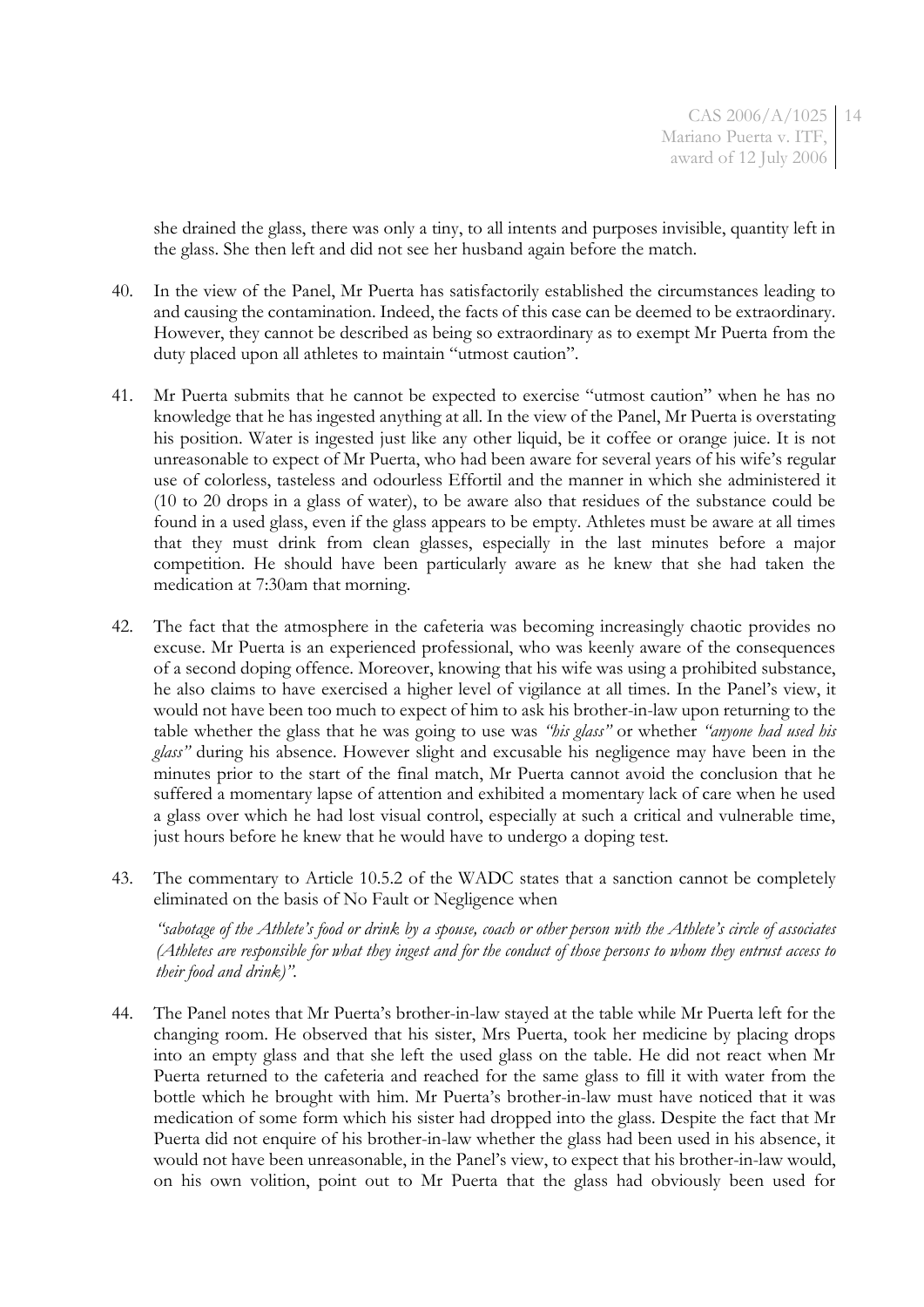medication. The Panel does not suggest that Mr Puerta's brother-in-law is to blame for Mr Puerta's misfortune, but highlights this matter because it is essential for an athletes's entourage to be as aware as an athlete of the necessity of taking the utmost caution as to what an athlete eats and drinks.

- 45. CAS case law on the issue of accidental and inadvertent doping is very strict; doping offences occur usually with professional athletes who are fully aware of the risks of doping (CAS 2005/A/951; CAS 2005/A/830; CAS OG 04/003, in: CAS (ed.), CAS Awards – Salt Lake City 2002 & Athens 2004, p. 89; CAS 2003/ $A/484$ ). Neither the unsuspecting use of a cream to treat a skin affection nor the ingestion of a medication which the athlete knows has gone through several hands after being prescribed by a tournament doctor were sufficient to lead to the elimination of ineligibility sanction based on "No Fault or Negligence" provision.
- 46. On the other hand, in a FISA case of an athlete who had taken a medicine provided by her doctor at the Olympic and declared it on the Doping Control Form, the Panel considered that the athlete had relied on the doctor and had no intention to artificially improve her performance. Therefore, no period of ineligibility was imposed on the athlete, while the team doctor was suspended for four years (FISA Anti-Doping Panel, O. Olefirenko, 9 February 2005) (see as well CAS OG 00/011, in: CAS (ed.), CAS Awards – Sydney 2000, p. 111, where no suspension was imposed on the athlete).
- 47. In the circumstances, and despite the extraordinary manner in which the contamination with etilefrine occurred, the Panel is forced to conclude that the requirements which might justify a finding of "No Fault or Negligence" (Article M.5.1 of the Programme) have not been met in the present case. Mr Puerta failed to exercise the "utmost caution" at this critical time.

# *E. No Significant Fault or Negligence*

- 48. The next question is whether Mr Puerta's fault or negligence can be considered to come within the definition of "No Significant Fault or Negligence" pursuant to Article M.5.2.
- 49. Article M.5.2 provides:

*"If a Player establishes in an individual case involving such offences that he or she bears No Significant Fault or Negligence, then the period of Ineligibility may be reduced, but the reduced period of Ineligibility may not be*  less than one-half of the minimum period of Ineligibility otherwise applicable. If the otherwise applicable period *of Ineligibility is a lifetime, the reduce period under this section may be no less than eight years. When the Doping Offence involves Article C.1, the Player must also establish how the Prohibited Substance entered his or her system in order to have the period of Ineligibility reduced".*

- 50. As has been stated above, Mr Puerta has satisfied the Panel as to how the Prohibited Substance entered his system. It is, therefore, unnecessary to restate the Panel's conclusions on this issue again.
- 51. This defence involves measuring the degree of fault or negligence of the athlete with respect to the analytical positive result. If the fault or negligence is not significant, then the CAS, or a first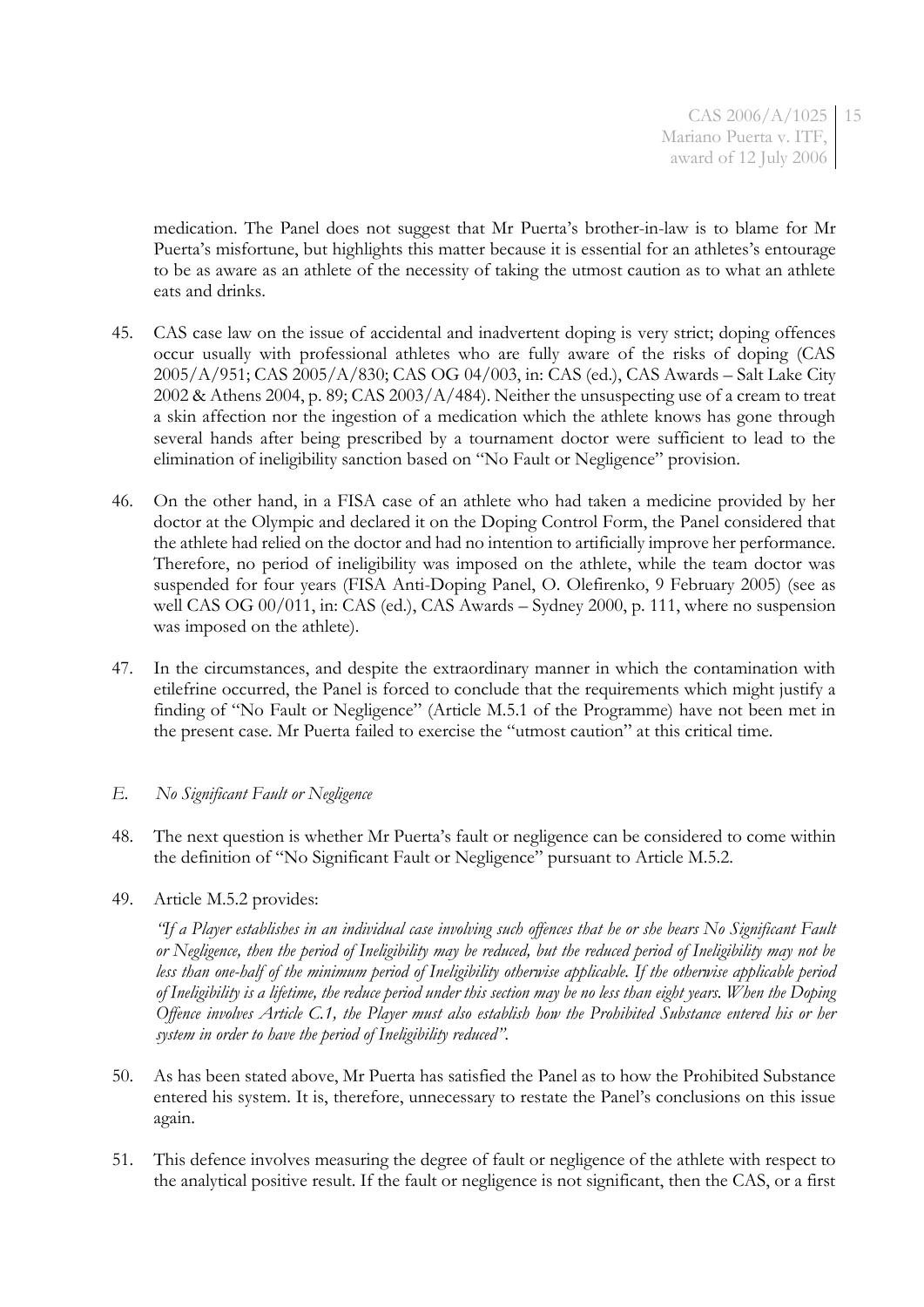instance tribunal, has the opportunity to reduce the sanction that would otherwise arise by strict liability.

- 52. In the CAS  $2004/A/690$  case, the Panel considered that the athlete's lack of inquiry about what he was consuming was negligent and that he could not satisfy the No Significant Fault or Negligence provision to reduce his sanction. In the CAS OG 04/003 case, the source of the nikethamide was two glucose tablets ingested by the athlete that unbeknownst to her and her physical therapist at that time, contained a prohibited stimulant. The CAS Panel held that athlete was negligent in not conducting further research before ingesting the product. Not only did the packaging have the name "nikethamide" on it, but a leaflet inside the box warned athletes in the French language that the product contained an active principle that could result in a positive doping test (CAS OG 04/003, in: CAS (ed.), CAS Awards – Salt Lake City 2002 & Athens 2004, p. 89). In similar circumstances, the purchase of a medicine over the counter to heal a skin affliction, the Panel held that the in the absence of intention to gain advantage toward competitors, the athlete bore No Significant Fault or Negligence (CAS 2005/A/830).
- 53. The definition of "No Significant Fault or Negligence" requires the Panel to look at the totality of the circumstances. In CAS 2005/A/951, the Panel held that an athlete had a duty of "utmost caution" after visiting the Tournament doctor when obtaining and using prescribed medication. If the medication had not been handed over by the doctor himself, but had gone through several hands before being delivered to him, the athlete could, and should, have made the effort to double check the prescription against the medication he received. Nevertheless, the reason for the ingestion was clearly medical and the error in delivering a medicine which was intended for another person was not his error, but rather the one of Tournament employees. In this case, the Panel held that the athlete had established that he bore "No Significant Fault or Negligence" allowing the period of Ineligibility to be reduced.
- 54. In the present case, the following factors weigh in Mr Puerta's favour:
	- The substance ingested by Mr Puerta was water, not a vitamin, nutritional supplement, medication, tonic or salve. Water is indeed ingested just like any other beverage, but the water which Mr Puerta drank was the water which he brought with him and which he knew to be clean. He could not detect the colorless, oderless and tasteless presence of etilefrine when he filled the glass with his own water and drank it;
	- He had no reason to know that his wife had taken her medication just a few minutes prior to his return to the table from the changing room;
	- He left his glass unattended for only a few minutes on a table at which he had been sitting and, under normal out-of-competition circumstances, could have reasonably assumed that the glass which he took into his hands was the same glass he had previously used;
	- The quantity found of the Prohibited Substance in Mr Puerta's urine was so minute (192 nanograms of etilifrine (sic) per mililitre) that it could not have had any performanceenhancing effect.
- 55. Proceeding from the premise that each case must demonstrate exceptional circumstances, the Panel has concluded, after examining and evaluating the facts in their totality, that the ingestion of etilefrine occurred inadvertently. Although Mr Puerta acted negligently in not ensuring,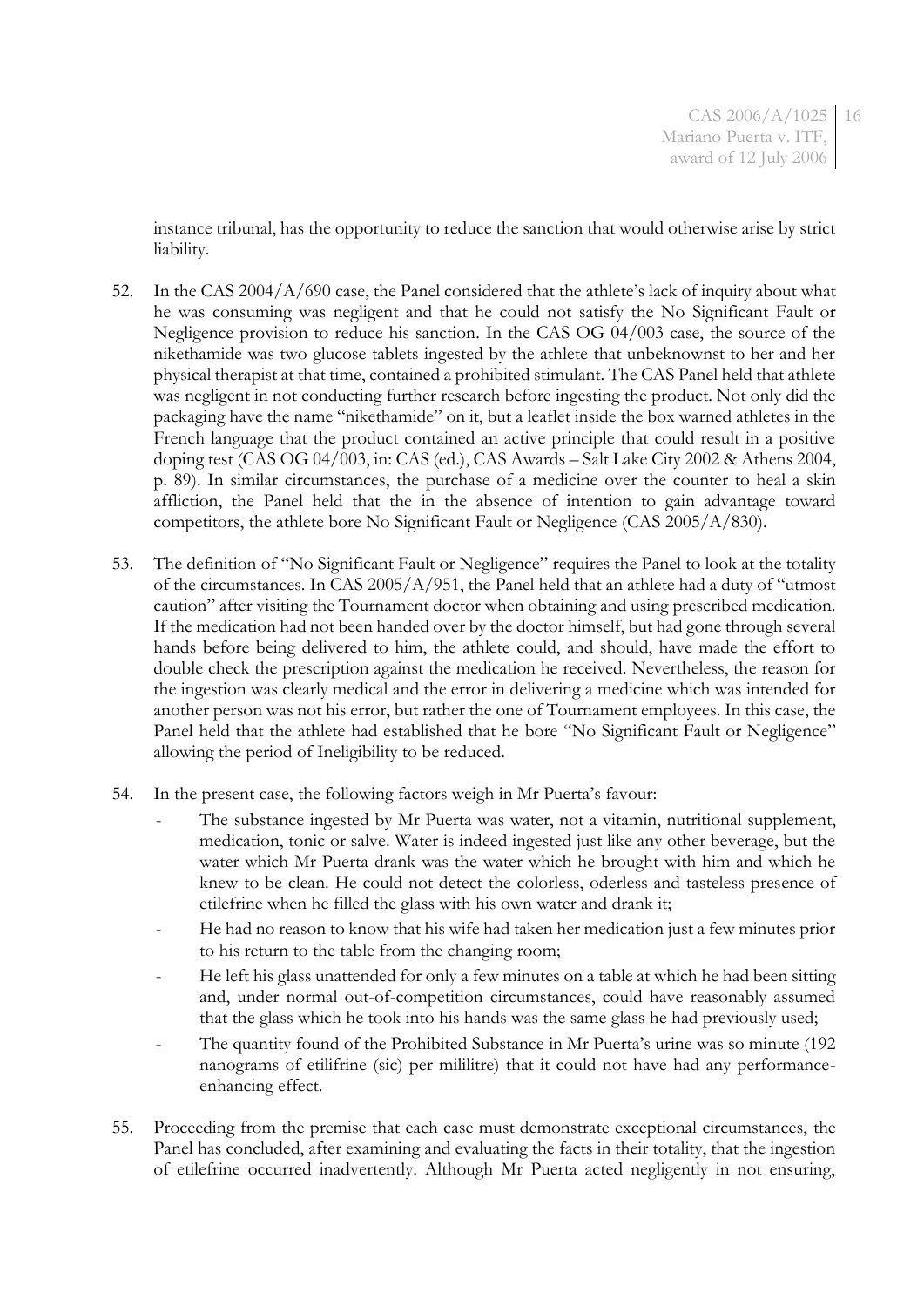despite his brief absence, that his previous glass had not been used by another person, the degree of his negligence is so slight that a finding of "No Significant Fault or Negligence" is inevitable and necessary.

56. Taking into account the factors identified above and all of the facts of the case, the Panel holds that the present case is substantially different from the typical doping cases which characterize the previous jurisprudence of the CAS and, in contrast to the view expressed by the ITF Tribunal, must be considered to be truly exceptional and unique. Mr Puerta has established that he is entitled to a finding of "No Significant Fault or Negligence", which, on the basis of Article M5.2, permits the period of ineligibility to be reduced from a lifetime to no less than eight years.

### *F. First or Second Offence*

- 57. The ITF Tribunal treated the etilefrine offence of 5 June 2005 as Mr Puerta's second offence for the purpose of imposing the sanction prescribed in Article M.5.2 of the Programme. Mr Puerta contends, however, that the Programme must be construed subject to general principles of law:
	- The Programme must be construed *contra proferentem*, in the sense that if there are two possible constructions, the construction which is most favourable to the athlete must be adopted;
	- The Programme must not be construed in a manner which imposes retrospective effect. To treat the current offence as a second offence would do so in the sense that under the 2003 ATP anti-doping rules, under which the previous offence was committed, a second offence involving ingestion of etilefrine would have resulted in only a one year period of ineligibility.
- 58. Article S.1 of the Programme provides:

*"The Programme shall be interpreted in a manner that is consistent with applicable provisions of the [WADA] Code. The comments annotating various provisions of the Code may, where applicable, assist in the understanding and interpretation of this Programme".*

59. Article 24.5 of the WADC provides:

*"The Code shall not apply retrospectively to matters pending before the date the Code is accepted by a Signatory and implemented in its rules".*

- 60. Pursuant to this rule, to the extent the WADC was not accepted and implemented into a Signatory's rules, the sanctioning regime of the WADC shall not apply.
- 61. The WADC was implemented in the ITF's Programme on 1 January 2004, whilst Mr Puerta was serving his nine month suspension which was due to end on 1 July 2004. This offence occurred on 13 February 2003 when Mr Puerta tested positive for clenbuterol. At that time, the offence was finally adjudicated under the ITF's Tennis Anti-Doping Program contained in its 2003 ATP Official Rulebook. On 29 December 2003, the ATP Tour Anti-Doping Tribunal held: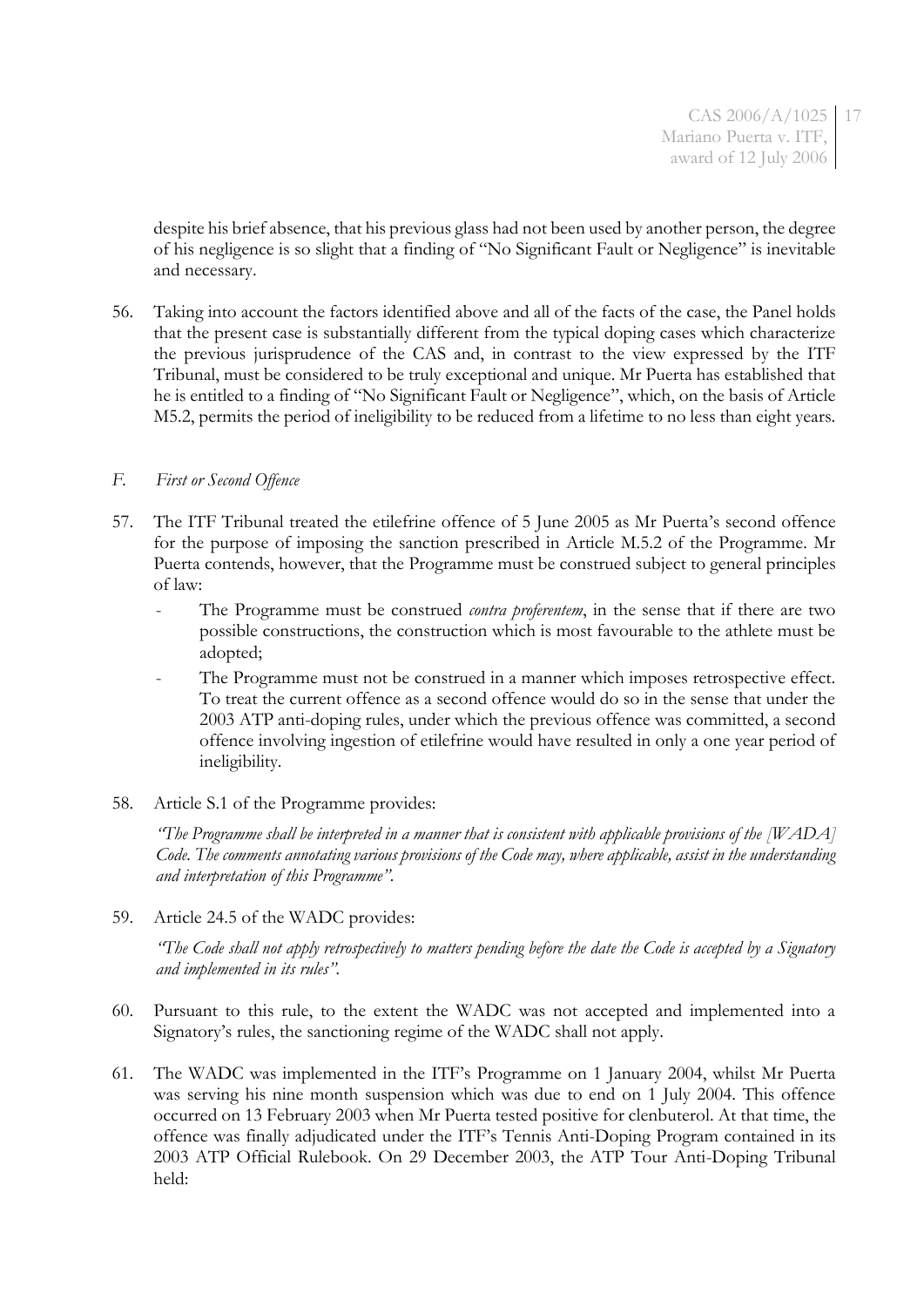*"A first Doping Offence has occurred under Rule C.1.a. The Doping Offence involved the use of a Class I Prohibited Substance for which no medical exemption had been obtained nor could have been retroactively obtained. Under Rule M.1.a. it is ordered that the Player be suspended from participation in any and all ATP sanctioned or recognised tournament or events for a two-year period subject to the application of the principle of proportionality by which the suspension is reduced to 9 months inclusive of the voluntary suspension which commenced on 2 October 2003".*

- 62. As the WADC had not been implemented into the ATP Official Rulebook 2003 when the first offence occurred, Mr Puerta is correct in stating that there can be no retrospective effect of the WADC with regard to this first offence.
- 63. The ATP Tribunal imposed a sanction on Mr Puerta after he ingested a Class I Prohibited Substance, namely clenbuterol, under the 2003 Tennis Anti-Doping Program. Clenbuterol is listed as an S.2 Prohibited Substance under the ITF's Programme (and the WADC) under the heading *"Other Anabolic Agents"*. The applicable sanction under the Tennis Anti-Doping Program 2003 was a two year ban. The same sanction would have been applicable under the ITF's Programme in 2005 (and the WADC) if this offence had been committed after 1 January 2004 or if the adjudication of the offence were still pending on that date. In the circumstances, Mr Puerta cannot avoid accepting the fact that he committed a first offence with a Prohibited Substance under both sets of rules.
- 64. The purpose of the Tennis Anti-Doping Program 2003 and the ITF's 2005 Programme is the same, *i.e.,* the fight against doping. To achieve this objective, the sanctions under both sets of rules are intended to deter athletes from the use of prohibited substances and prohibited methods. Whereas under the former Program, the sanction for a repeated offence was one year, under the ITF's 2005 Programme, the sanction for a second offence is a lifetime ban or, in the event the offence can be classified as having been committed with "No Significant Fault or Negligence", the ban can be reduced to eight years. It is clear that the purpose of the increased sanction is to get tougher with recidivists.
- 65. The Panel accepts the reasoning of the ITF Tribunal in its ruling of 21 December 2005 that the fight against doping would be entirely thwarted if one were to ignore the existence of a first offence under the pre-WADC Tennis Anti-Doping Program in setting the sanction for a second offence under the ITF's 2005 Programme. In both cases, Mr Puerta used a Prohibited Substance. As the ITF correctly points out, it would be contrary to the spirit of the rules and would seriously undermine the fight against doping in sport if the *"slate were to be wiped clean"* on entry into force of the Programme. The fight against doping must be a long term campaign if it is to succeed. The adoption of the Programme did not provide for an amnesty for all athletes previously sanctioned who commit a second offence.
- 66. Contrary to the position taken by Mr Puerta, the Panel takes the view that there is no ambiguity in the provisions, Article M.2 of the Programme makes a clear distinction in between first and second offence. The word "offence" as used in Article M.2 refers to the "Doping Offences" of Article C. of the Programme: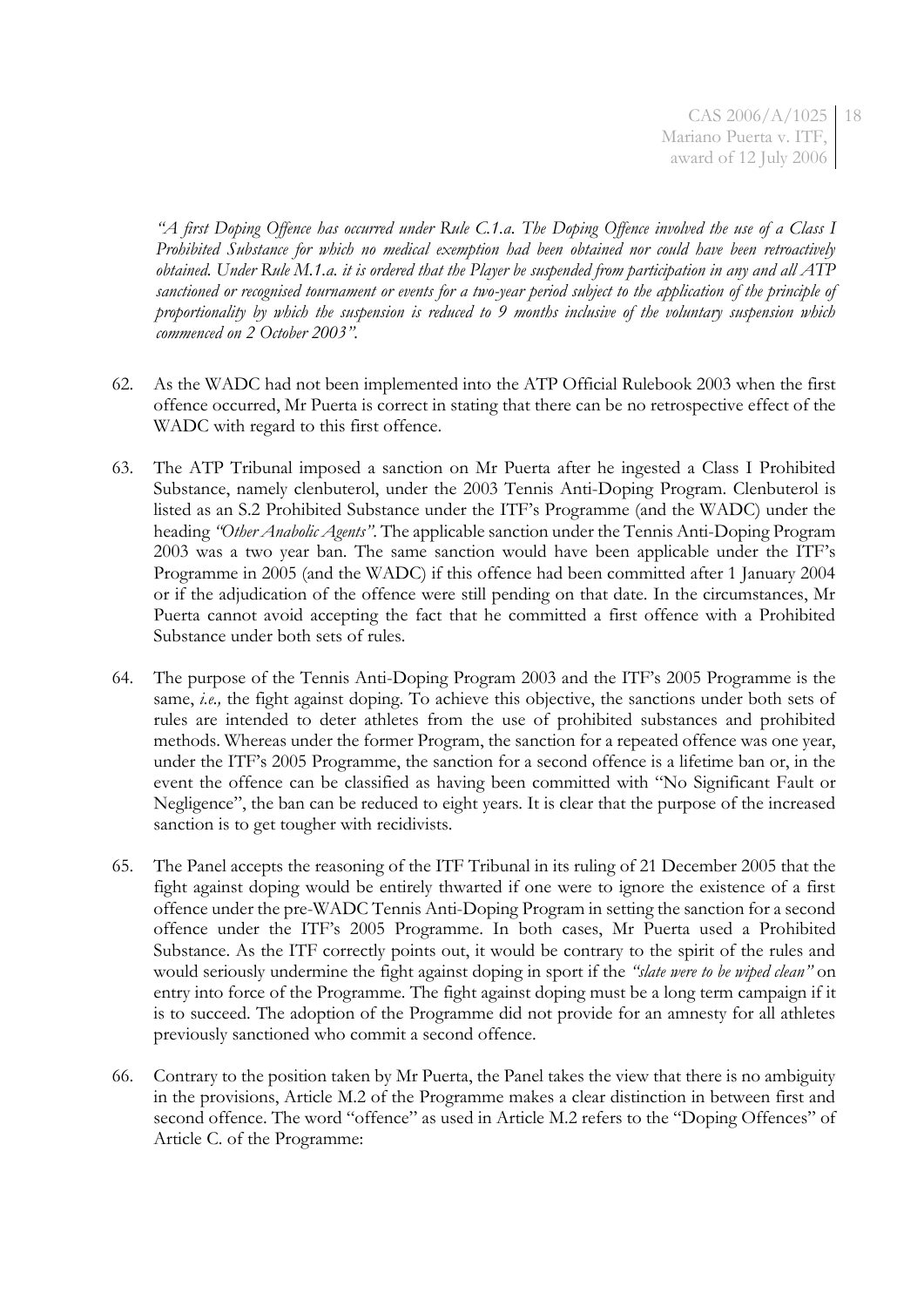*"Doping is defined as the occurrence of one or more of the following (each, a "Doping Offence"): C.1 The presence of a Prohibited Substance (…)".*

The term "Doping Offence" under the 2003 Tennis Anti-Doping Program embodies exactly the same definition:

*"Doping is forbidden and constitutes a Doping Offence under this Program. Doping occurs when: a. A Prohibited Substance is found to be present within a player's body".*

- 67. The definition of Article C. of the Programme is not restricted to first offences committed after 1 January 2004. It covers both doping offences committed under the Programme or a doping offence committed under previous rules.
- 68. This position is confirmed by the commentary made under Article 24.5 of the WADC:

*"Pre-Code anti-doping rule violations would continue to count as "First violations" or "Second violations" for purposes of determining sanctions under Article 10 for subsequent post-Code violations".*

69. Therefore, the Panel concludes that there is no ambiguity in the Programme which requires a construction *contra proferentem*. The positive finding made on 5 June 2005 must be considered as a second offence. At the time the second offence was committed on 5 June 2005, the revised rules of the ITF had already been enacted with full force and effect since 1 January 2005. The fact that the previous rules provided for a more lenient sanction in the event of a second offence is of no relevance in adjudicating the offence committed on 5 June 2005. For these reasons, Mr Puerta's objection is rejected.

# *G. Sanction*

70. In the light of its conclusion that Mr Puerta acted with "No Significant Fault or Negligence" (Article M.5.2 of the Programme), the Panel must determine the actual period of ineligibility to be imposed on Mr Puerta. This determination necessarily requires the Panel to consider the issue of proportionality. As was stated in CAS 2005/A/951 and CAS 2005/A/847:

*"In the Panel's opinion the requirements to be met by the qualifying element No Significant Fault of Negligence must not be set excessively high (see also […] CAS 2004/A/624 marg. no. 81 et seq.; by contrast much stricter […], CAS 2003/A/484 marg. no. 61 et seq.). This follows from the language of the provision, the systematics of the rule and the doctrine of proportionality. Once the scope of application of Article 10.5.2 FIS Rules (the same provision as Article M.5.2 of the Programme) has been opened, the period of ineligibility can range between eight years to a lifeban. In deciding how this wide range is to be applied in a particular case, one must closely examine and evaluate the athlete's level of fault or negligence. The element of fault or negligence is therefore ultimately "doubly relevant". Firstly it is relevant in deciding whether Article 10.5.2 FIS-Rules (the same provision as Article M.5.2 of the Programme) applies at all and, secondly, whether, in the specific case, the term of the appropriate sanction should be at somewhere between eight years to a lifeban"* (CAS 2005/A/951 marg. no. 9.1).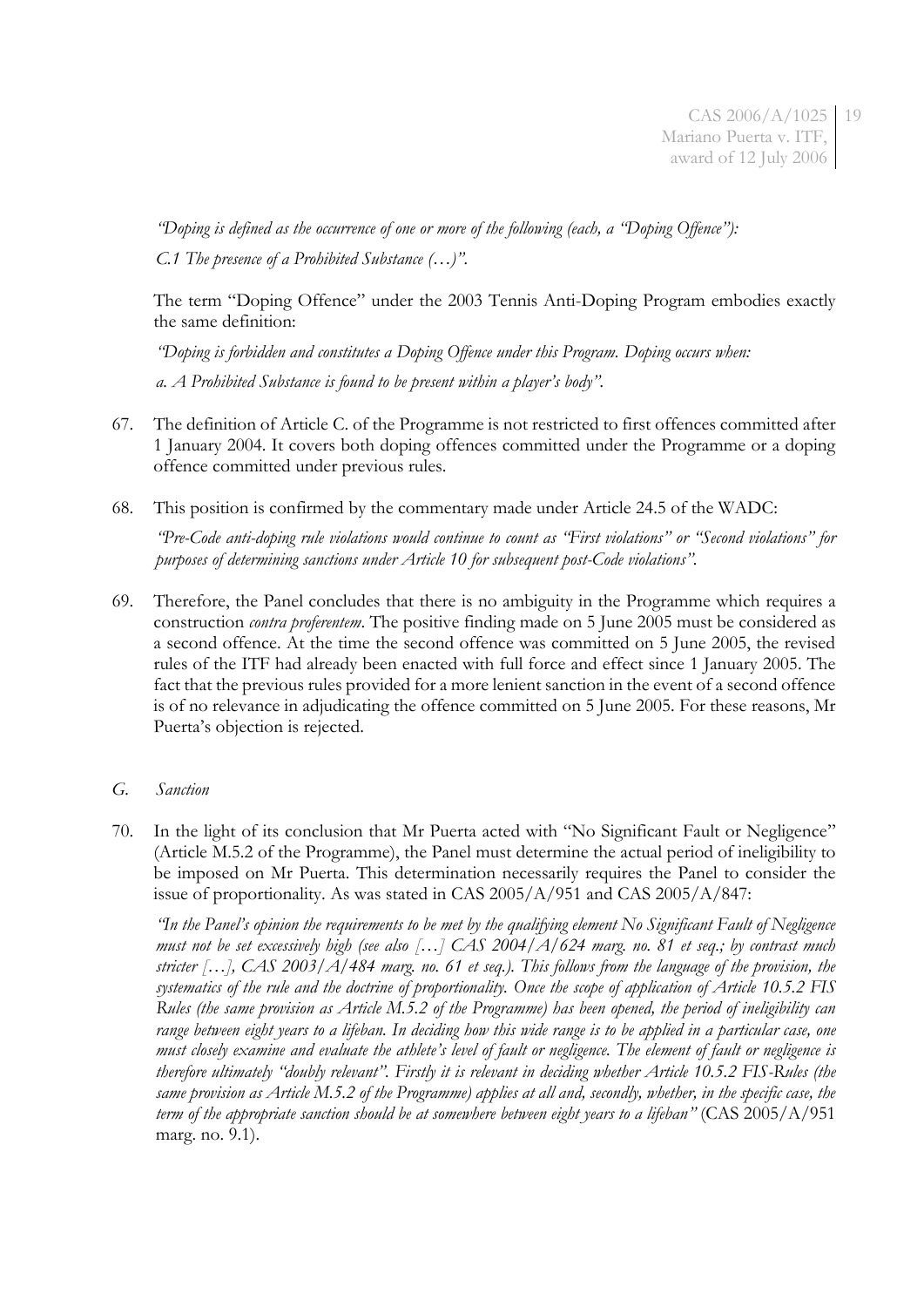- 71. It is to be noted that, for the purpose of imposing a sanction for a second offence, the WADC does not distinguish between more significant and less significant breaches. This failure to distinguish may be justified in the overwhelming majority of cases, but may lead to injustice in a very small number of cases. The point can be shortly illustrated. A first breach may attract a reduced sanction in consequence of a finding of No Significant Fault or Negligence. But under the WADC that finding of No Significant Fault or Negligence is irrelevant if there is a second breach. For the purposes of the second breach, a tribunal is required to treat the first breach in exactly the same way as if there had been no finding of No Significant Fault or Negligence in relation to the first breach. The WADC treats an offence as an offence, whatever the circumstances of the offence, and requires a tribunal to ignore those circumstances when deciding on the sanction.
- 72. Again, under the WADC it is irrelevant that the second offence may itself attract a reduced sanction because there has been No Significant Fault or Negligence on the part of the athlete. The athlete will be treated in exactly the same way as if the first offence had attracted the full rather than the reduced sanction. It will be a previous breach, and its facts will be ignored. This is an application of a very crude *"Two strikes and you are out"* policy.
- 73. None of these difficulties arise if either offence attracts the full sanction, that is, if either breach is not reduced on the basis of No Significant Fault or Negligence. Hence, if an athlete does not persuade a tribunal that he or she is not entitled to a reduced sanction either in respect of a first offence or in respect of a second offence, that athlete will inevitably face a lifetime ban (or possibly an 8 year period of ineligibility) on the second offence.
- 74. The issue that arises in the present case is not an issue which the draftsmen of the WADC appear to have had in mind. In relation to each of the two breaches which Mr Puerta has been found to have committed, a reduced sanction has been imposed because the breach is deemed to have been committed with "No Significant Fault or Negligence". In the first case, which, as has been stated, occurred before the WADC came into force, the Panel found that Mr Puerta had inadvertently taken a Prohibited Substance, and reduced the sanction from the mandatory period of ineligibility of 2 years to nine months. If the present case had been a first offence, the Panel would have imposed under the ITF Programme the reduced one year sanction on the basis of No Significant Fault or Negligence on Mr Puerta's part.
- 75. In the present case, the ITF Tribunal set the period of ineligibility at eight years. That is the reduced period for a second offence where No Significant Fault or Negligence has been found in relation to that second offence, but without taking into account the facts or circumstances of the first offence. As the two exceptions to the principle of the prohibition of the *reformatio in pejus* (application of statutory law or counter-appeal by the ITF) are not met, the Panel is, *prima facie*, bound to impose an eight years sanction. At least it cannot go above that limit (CAS 2002/A/432, in: M. REEB (ed.), Digest of CAS Award III 2001-2003, p. 419). Nevertheless, the sanction must be proportionate and, if, in the Panel's opinion, an eight year sanction is not proportionate in a case in which each offence has been found to have been committed with No Significant Fault or Negligence, the issue which inexorably arises is whether the Panel can impose a lesser period of ineligibility.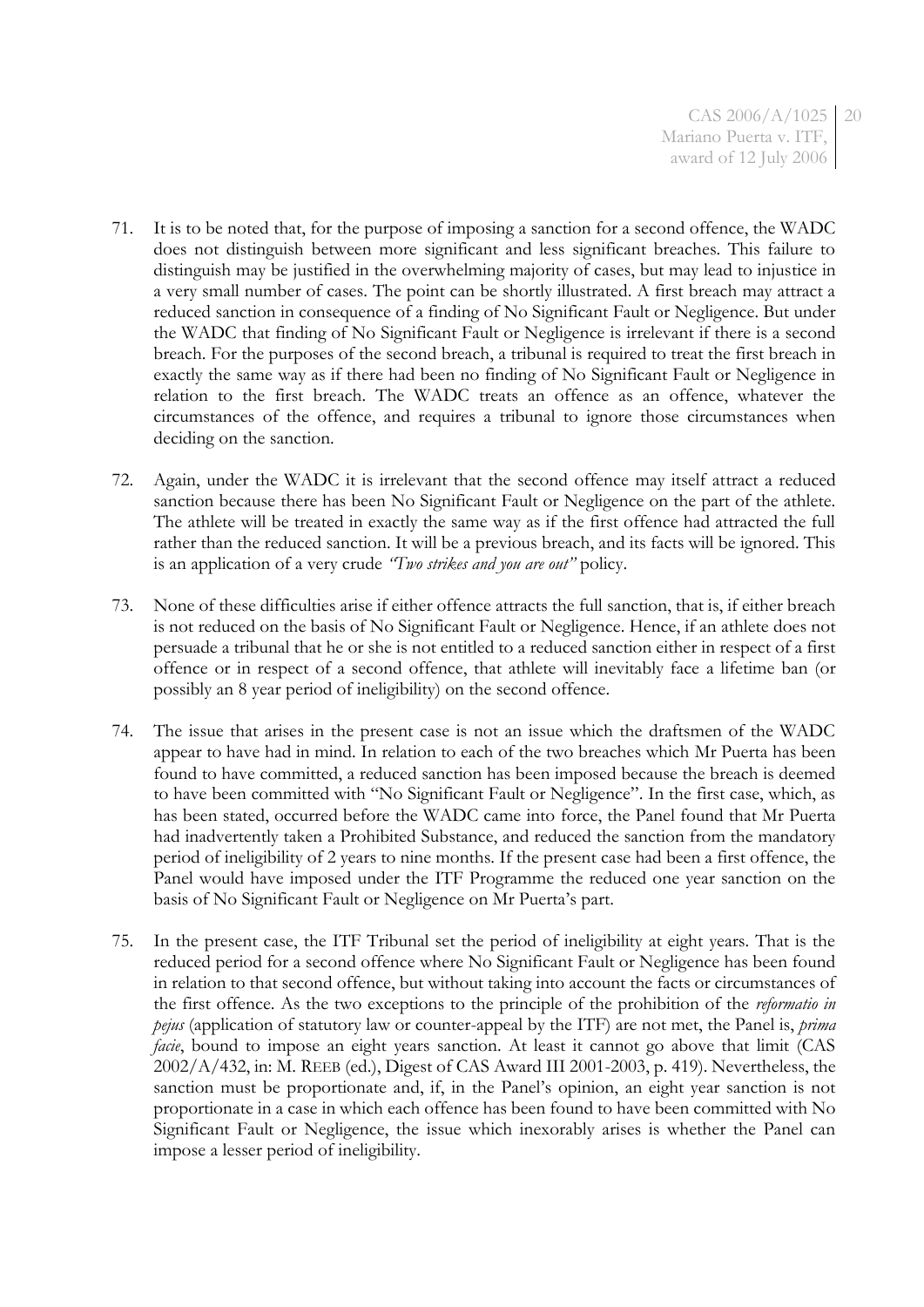- 76. That is precisely the issue with which the Panel is faced in the present case.
- 77. The WADC contains some flexibility to enable a Panel to satisfy the general legal principle of proportionality. However, the scope of flexibility is clearly defined and is deliberately limited so as to avoid situations where a wide range of factors and circumstances, including those completely at odds with the very purpose of a uniformly and consistently applied anti-doping framework are taken into account. The period of ineligibility may be reduced or eliminated only:
	- in the case of exceptional circumstances: if the athlete can establish that he or she bears No Fault or Negligence or No Significant Fault or Negligence, but, in the latter case, to no less than one-half of the normal sanction or no less than 8 years on a second breach and
	- in the case of Specified Substances.
- 78. In relation to the mandatory two year ban, or two to one year ban, the validity of Article 10.5. of the WADC has been accepted by the following authorities:
	- CAS Case Law: CAS 2004/A/690. The Panel found that the athlete had not established either "No Fault or Negligence" or "No Significant Fault or Negligence". In the result, the Panel upheld [H].'s two years suspension. In this case, the Panel cited with approval the decision of the Swiss Federal Court in N. *et al.* v. FINA (W. v. FINA 5P.83/1999). This latter case involved positive doping tests by four Chinese swimmers. The appeal concerned the CAS award upholding the swimmer's suspensions. The award was rendered prior the adoption of the WADC. One of several claims raised by the swimmers on appeal was that the CAS award failed to comply with the principle of proportionality. The amount of banned substance was very low, yet the suspension handed down could possibly end the swimmers' careers. The Swiss Federal Court held that under the applicable FINA Anti-Doping Rules, the appropriate question is not whether a penalty is proportionate to an offence, but rather whether the athlete is able to produce evidence of mitigating circumstances. Furthermore, the issue of proportionality would only be a legitimate issue if a CAS award constituted an infringement of individual rights that was extremely serious and completely disproportionate to the behaviour penalised. The Court found that the two year suspensions in question were only a moderate restriction on the athletes, because the suspensions resulted from a proven doping violation under rules that had been accepted by the athletes. In the result, the court held that the two year suspensions handed down without an examination of proportionality did not constitute a violation of the general principles of Swiss law.
	- Various Legal Opinions: Prof. Kaufmann-Kohler *et al.* confirmed that the WADC mechanisms are not contrary to human rights legislation:

*"Based upon the weight of legal authority, we conclude that a two-year suspension for a first doping offence is not disproportionate, considering the gravity of the offence committed. In our view, a more lenient sanction for a first offence is likely to seriously jeopardize the effectiveness of the fight against doping".*

However, in the same opinion, Prof. Kaufmann-Kohler emphasized the *"paramount role of proportionality":*

*"From court decisions in sports and doping matters, it is clear that proportionality plays the predominate*  role in assessing the validity of restrictive doping regulations. Proportionality is not only the paramount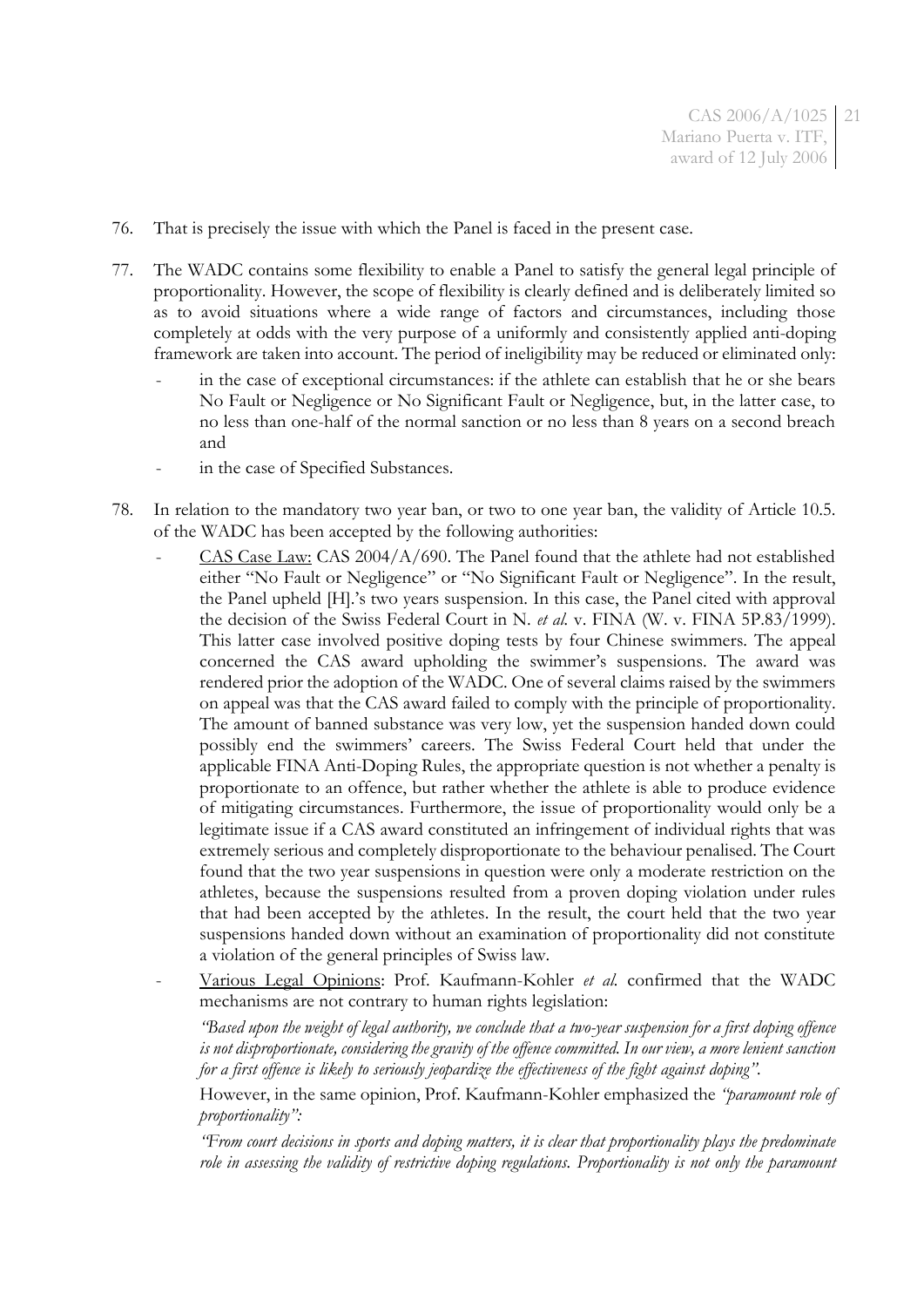*condition for the validity of restrictions for fundamental rights it is also a general principle of law governing the imposition of sanctions of any disciplinary body, whether it be public or private".*

(Prof. G. Kaufmann-Kohler, *et al.,* Legal Opinion on the Conformity of Certain Provisions of the Draft World Anti-Doping Code with Commonly Accepted Principles of International Law, available on WADA website).

Dr Claude Rouiller:

*"The matter of proportionality as such is more delicate in connection with the informal examination being made here. Would it not be possible, in certain exceptional cases, to set the penalty at something less that the absolute one-year limit in order to take the personal situation of the offender into account, just as a criminal judge should do? This way of looking at the matter is seductive. But it fails to take into account of a number of factors. The Code's aim is to completely eradicate doping, which is acknowledged as potentially fatal for the future of large sports competitions. Even if deterrence does not justify every means, the punitive system is appropriate and necessary, that hardly leaves any room for criticizing it from the angle of proportionality as such, as ultimately embodied in Article 27 of the Swiss Civil Code. (…) In spite of its severity, the system providing for a fixed suspension applicable – subject only to the exculpatory evidence and limited attenuating mechanisms set forth in Articles 10.2, paragraph 2 and 10.5 of the Code – in the case of a first anti-doping violation is compatible with the fundamental rights and the general principles enshrined in or recognised by autonomous Swiss law; the athlete's fundamental rights with respect to a defence would of course have to be respected, which the Code requires at least implicitly".*

(Dr Rouiller, Legal Opinion 25 October 2005, p. 33 *et seq*., cited in O. Niggli, J. Sieveking, *Eléments choisis de Jurisprudence rendue en application du Code mondial antidopage*, Jusletter, 20 February 2006).

79. Notwithstanding the above statements of general approval of the WADA sanctions, the CAS Panel in CAS 2005/A/830 stated in an *obiter dictum* that

*"the mere adoption of the WADA Code by a respective Federation does not force the conclusion that there is no other possibility for greater or less reduction of a sanction than allowed by DC 10.5. The mere fact that regulations of a sport federation derive from the World Anti-Doping Code does not change the nature of these rules. They are still – like before – regulations of an association which cannot (directly or indirectly) replace fundamental and general legal principles like the doctrine of proportionality a priory for every thinkable case. (…) Nevertheless, the implementation of the principle of proportionality as given in the World Anti-Doping Code closes more than ever before the door to reducing fixed sanctions. Therefore, the principle of proportionality would apply if the award were to constitute an attack on a personal right which was serious and totally disproportionate to the behaviour penalised (see CAS 2004/A/690 v. ATP Tour Inc., CAS 2004/A/ 690). However, the Panel considers, not without hesitation, that there should be no further reduction of penalty in the present matter, considering the circumstances of Mr [S.]'s case. Nevertheless, the possibility to have a future case which would not fit in properly with one of the definitions provided by art. 10.5 of the WADA Code must be seriously envisaged".*

- 80. In relation to the lifetime ineligibility or reduced eight year ban, the case law is less abundant. Before the WADC was adopted, the CAS issued several awards confirming lifetime sanctions:
	- Pre-WADC: CAS 2001/A/330, in: M. REEB (ed.), Digest of CAS Award III 2001-2003, p. 197): As a matter of principle, a lifetime ban can be considered both justifiable and proportionate in doping cases. That is so even if the ban is imposed for a first offence.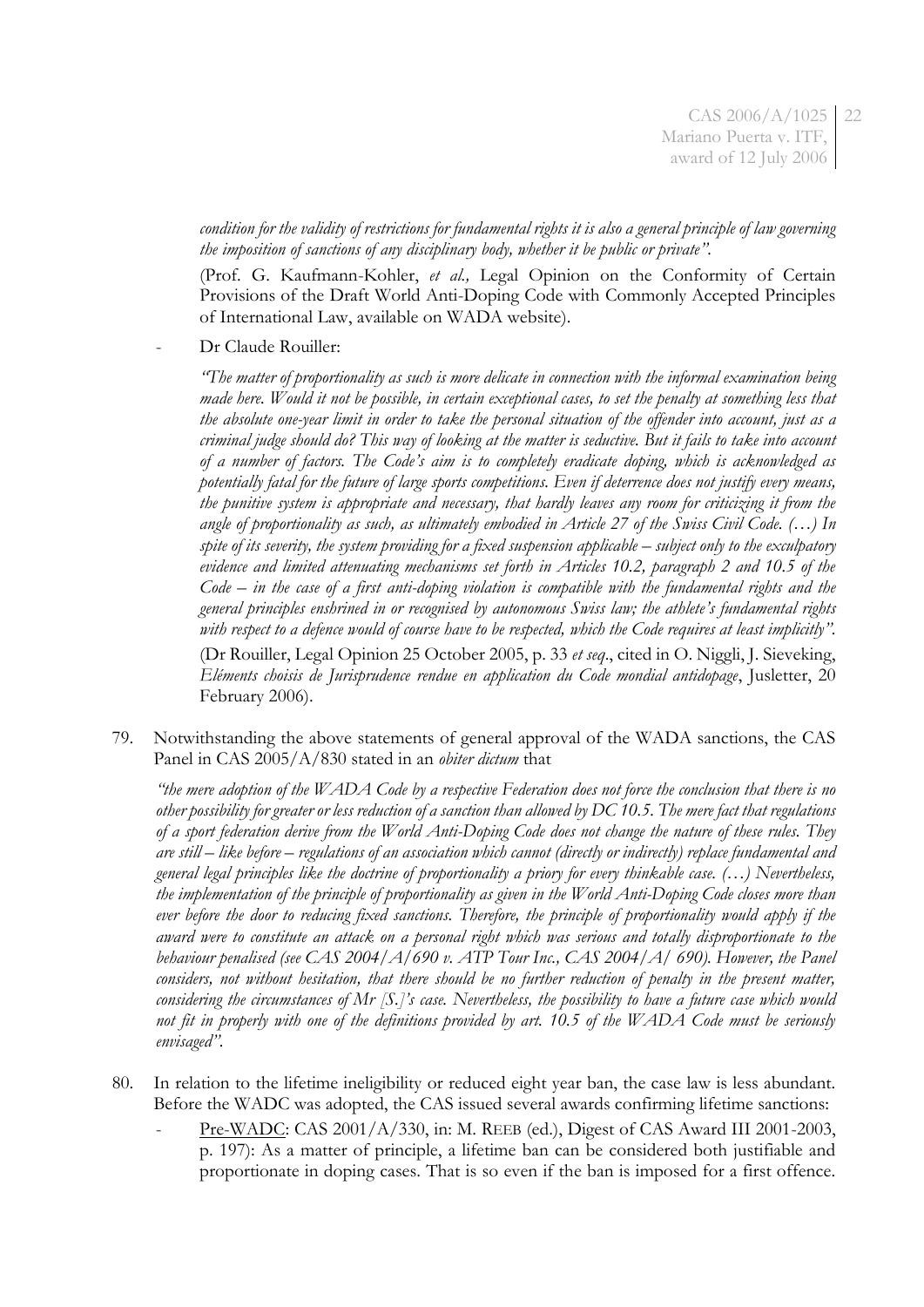CAS 2006/A/1025 Mariano Puerta v. ITF, award of 12 July 2006 23

This case concerns an athlete participating in the Olympic Games in Sydney who was tested with a concentration of nandrolone in his urine around four times greater than the IOC threshold. At that time the FISA Anti-Doping Rules provided that the first doping offence led to a lifetime ban. The Panel found no mitigating circumstances and considered the sanction not to be disproportionate to the offence. CAS  $99/A/252$ : The Panel confirmed a life ban for an athlete (among others) who committed a first offence in 1996 and a second offence in 1999 at the Pan American Games for anabolic agents. In this latter case, the Panel found no circumstances that would tend to diminish the responsibility of the athletes.

- Post-WADC: CAS 2005/A/969: The Panel considered that the exceptional circumstances based on No Significant Fault or Negligence were not applicable as the athlete accepted from his doctor an injection of what he knew at the time was a *"risky product*<sup>"</sup>. The results of his urine samples revealed the use of recombinant EPO. As he was already involved in a first anti-doping proceeding when he accepted the injection, the Panel declared the athlete ineligible for competition for lifetime. In Azevedo v. FINA, the FINA Doping Panel (FINA Doping Panel 3/05, 21 April 2005) held that the swimmer shall be ineligible for lifetime as she refused to submit to a doping control after she already tested positive for a first offence and had been suspended for two years. The FINA Panel noted that the swimmer had the opportunity to establish that she bore "No Significant Fault or Negligence". However, she did not establish such facts, on the contrary she refused to submit to doping control on purpose.
- 81. Professor Kaufmann Kohler states, with regard to lifetime ineligibility:

*"As a final matter, it should be noted that legal commentators have been less inclined to criticise the imposition of a lifetime suspension for a second doping offence. There appears to be a general consensus that recidivism justifies a harsh penalty. The Ontario Court of Appeal was clearly influenced by this rationale in deciding to uphold the lifetime ban imposed on Ben Johnson for his second offence. Indeed, the imposition of a lifetime ban for a second offence is often less severe in practice than the imposition of a two-year suspension for a first offence due to the fact that top-level athletic careers are very short in many sports disciplines".*

This opinion is confirmed by CAS case law cited above. Once the offence is proved, and the athlete is not able to submit exceptional circumstances to the Panel, the sanction of lifetime ineligibility appears to be appropriate. But when exceptional circumstances are present, the prescribed sanction does not appear to be significantly *"less severe"*.

82. In the Advisory Opinion delivered by CAS in relation to the implementation of the WADC into the FIFA Disciplinary Code, the Panel held that the principle of proportionality is guaranteed under the WADC; moreover, proportional sanctions facilitate compliance with the principle of fault. Consequently, each body must consider the proportionality of imposed sanctions for doping cases (CAS 2005/C/976 & 986, paragraph no. 139). The opinion nevertheless held:

*"The right to impose a sanction is limited by the mandatory prohibition of excessive penalties, which is embodied in several provisions of Swiss law. To find out whether a sanction is excessive, a judge must review the type and scope of the proved rule violation, the individual circumstances of the case, and the overall effect of the sanction on the offender. However, only if the sanction is evidently and grossly disproportionate in comparison to the proved*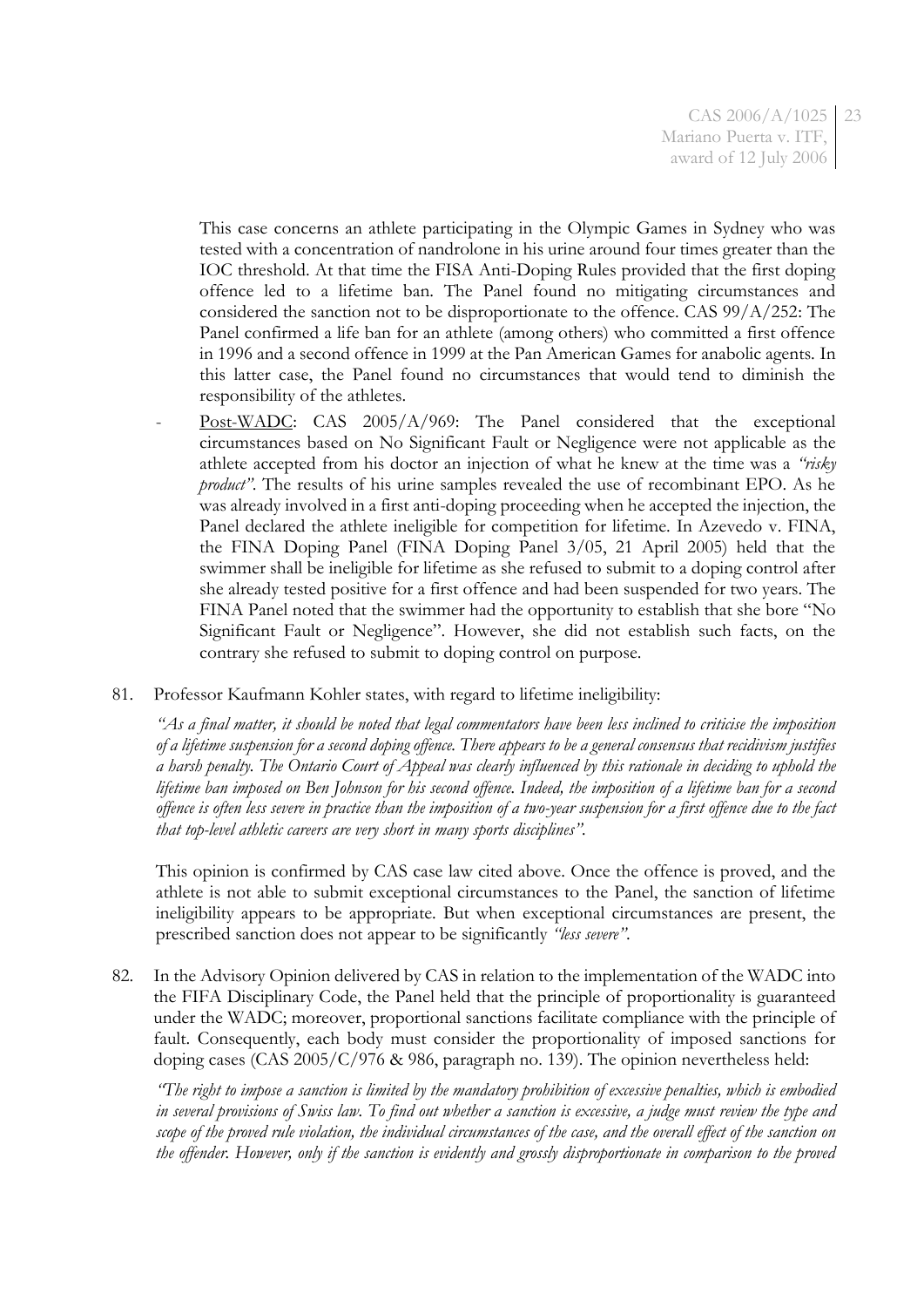CAS 2006/A/1025 24 Mariano Puerta v. ITF, award of 12 July 2006

*rule violation and if it is considered as a violation of fundamental justice and fairness, would the Panel regard such a sanction as abusive and, thus, contrary to mandatory Swiss law"* (*op. cit*. paragraph no. 143).

- 83. In this Advisory Opinion, the authors did not have to consider whether the WADC enabled a Panel to impose a just and proportionate sanction when each offence had itself attracted the reduced sanction on the basis that it had been committed with No Significant Fault or Negligence. The issue was not within the scope of the questions which the Panel was asked to answer.
- 84. But this Panel cannot avoid a consideration of precisely that issue. *Prima facie*, it cannot impose a sanction that is less than the eight year period of ineligibility mandated under Article M.5.2 of the Programme. In the Panel's view, an eight year sanction in the present case is indistinguishable from a lifetime ban: it brings Mr Puerta's career to an end. And to bring an athlete's career to an end in circumstances in which, although he has breached the WADC (or its equivalent) on two occasions, it has been determined on each occasion that Exceptional Circumstances justifying a reduced sanction had been present, does not commend itself to the Panel as being a just and proportionate sanction.
- 85. From a Swiss law perspective, it must be remembered that the relationship between a sports organisation, such as a National Federation or a sport club, and its members is governed by private law and must conform to Articles 28 and 60 of the Swiss Civil Code and to the Swiss Code of Obligations. In the event of an infringement of the right of an individual's economic liberty or his right to personal fulfilment through sporting activities, the conditions set at Article 28 al. 2 of the Swiss Civil Code are applicable. Such infringement must be based either on the person's consent, by a private or public interest or the law. Some authors have criticised sanctions issued by tribunals dealing with cases involving athletes as being too harsh or as appearing to be not proportionate in relation to the infringement and the interests at stake (BUCHER A., Personnes physiques et protection de la personnalité, Bâle 1999, p. 124; BADDELEY M., *L'association sportive face au droit, Les limites de son autonomie*, Bâle 1994, p. 309 *et seq*.; cf. also JAQUIER J.*, La qualification juridique des règles autonomes des organisations sportives*, thèse Lausanne, Neuchâtel 2004, no. 212; Arrêt du Tribunal Fédéral Suisse, 4C.1/2005).
- 86. This latter opinion has particular bearing in the present case. The eight years ban set by Article M.5.2 of the Programme appears to the Panel to be unjust and disproportionate to the circumstances surrounding the positive test result and the severe consequences to the athlete's livelihood which such a ban entails. The relevant circumstances of the present case are the following:

*Mr Puerta accidentally and inadvertently, as determined also by the ITF Tribunal, ingested a drop (see the Professor Forrest analysis) of his wife's pre-menstrual medication containing a Prohibited Substance which was obtainable in Argentina and other countries over-the-counter;*

- Taking into account the extraordinary and unique circumstances leading up to the mistaken use of the contaminated water glass and the fact that it had been out of his sight for only a few minutes, demonstrated minimal negligence;
- The quantity of Prohibited Substance found in his urine specimen just after the sporting event was negligible and had no performance-enhancing effect;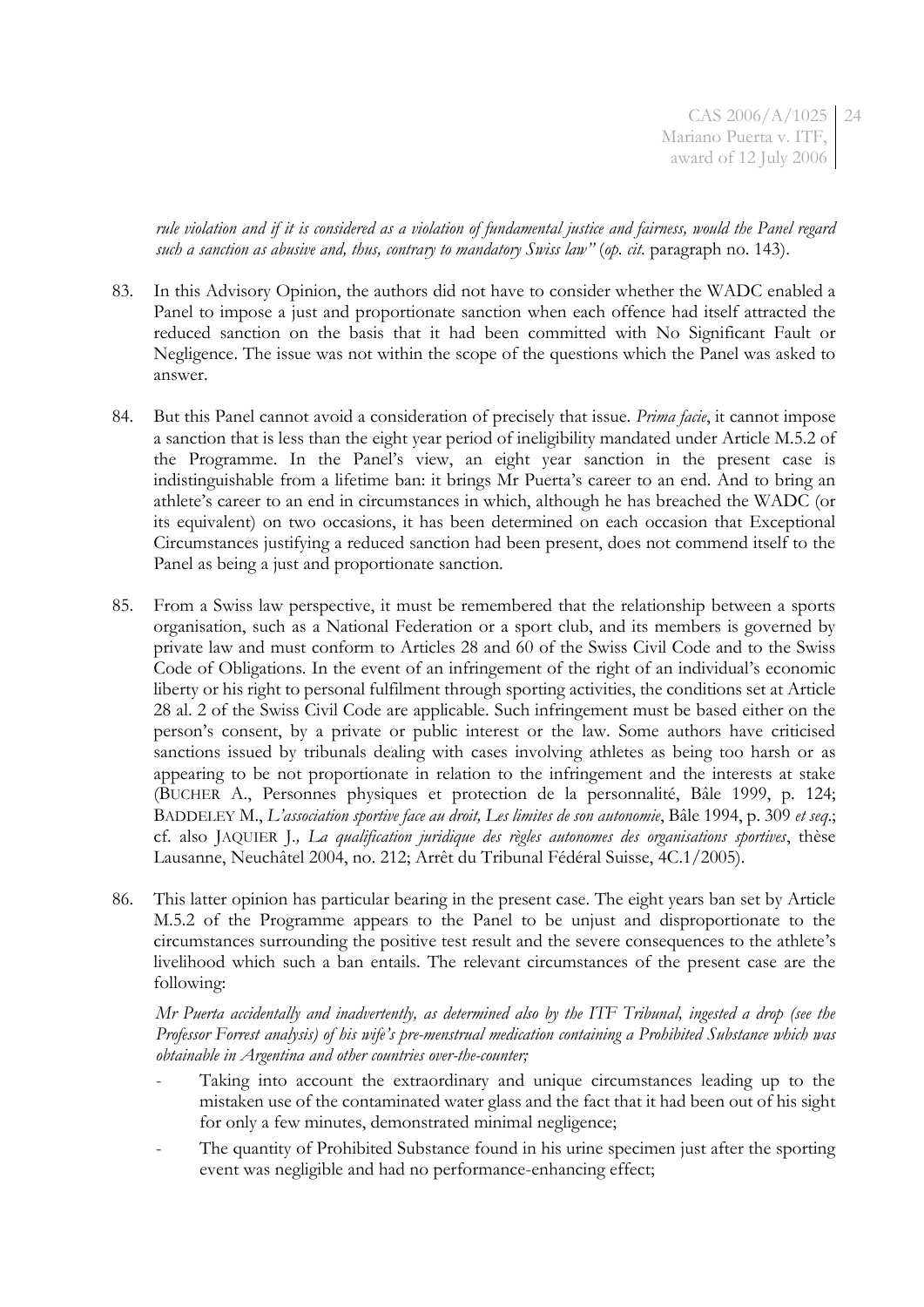- It is the second offence committed by Mr Puerta. In 2003, he was found to have committed a doping offence by failing to obtain a medical exemption for prescribed asthma medication. It was found that Mr Puerta's actions were not deliberate and did not enhance performance, but involved an insignificant degree of negligence. The sanction was reduced from two years to nine months;
- Mr Puerta was born in September 1978. In June 2005, he was 26 years old. An eight years ban would mean the end of his career as professional player and the forfeiture of all earning potential, his only livelihood.

In view of these considerations, the Panel finds it difficult to assess how the imposition of an eight year period of ineligibility having the equivalent effect of a lifetime ban in the present case can in any way be called *"just and proportional"* in light of the benefit which the WADC aims to achieve in its legitimate aim to deter doping.

- 87. It is undoubtedly, and commendably, the aim of WADA and of the signatories to the WADC to ensure that the WADC established a coherent and reasonable policy for sanctioning athletes who were found to have broken anti-doping regulations, and thereby cheated both their fellow athletes and the sporting public at large. The Panel has no doubt that the WADC has achieved that aim admirably, and is an invaluable tool in the fight against doping. Indeed, in all but the very rare case, the WADC imposes a regime that, in the Panel's view, provides a just and proportionate sanction, and one in which, by giving the athlete the opportunity to prove either "No Fault or Negligence" or "No Significant Fault or Negligence", the particular circumstances of an individual case can be properly taken into account.
- 88. But the problem with any *"one size fits all"* solution is that there are inevitably going to be instances in which the one size does not fit all. The Panel makes no apology for repeating its view that the WADC works admirably in all but the very rare case. It is, however, in the very rare case that the imposition of the WADC sanction will produce a result that is neither just nor proportionate. It is argued by some that this is an inevitable result of the need to wage a remorseless war against doping in sport, and that in any war there will be the occasional innocent victim. There may be innocent victims in wars where bullets fly, but the Panel is not persuaded that the analogy is appropriate nor that it is necessary for there to be undeserving victims in the war against doping. It is a hard war, and to fight it requires eternal vigilance, but no matter how hard the war, it is incumbent on those who wage it to avoid, so far as is possible, exacting unjust and disproportionate retribution.
- 89. WADA has recognised that there are degrees of guilt by permitting the athlete to prove either "No Fault or Negligence" or "No Significant Fault or Negligence", but it is axiomatic that in the former case there has been no cheating by the athlete, and in the latter case that the degree of "fault" is less than in the case where the athlete fails, or does not attempt, to prove "No Significant Fault or Negligence".
- 90. The present case is the paradigm of such a case. The Panel is satisfied that Mr Puerta's ingestion of the prohibited substance was inadvertent, and that the degree of fault or negligence that he exhibited was so small as almost to amount to No Fault or Negligence. However, the Panel is also mindful of the numerous CAS cases in which CAS Panels have expressed the view that the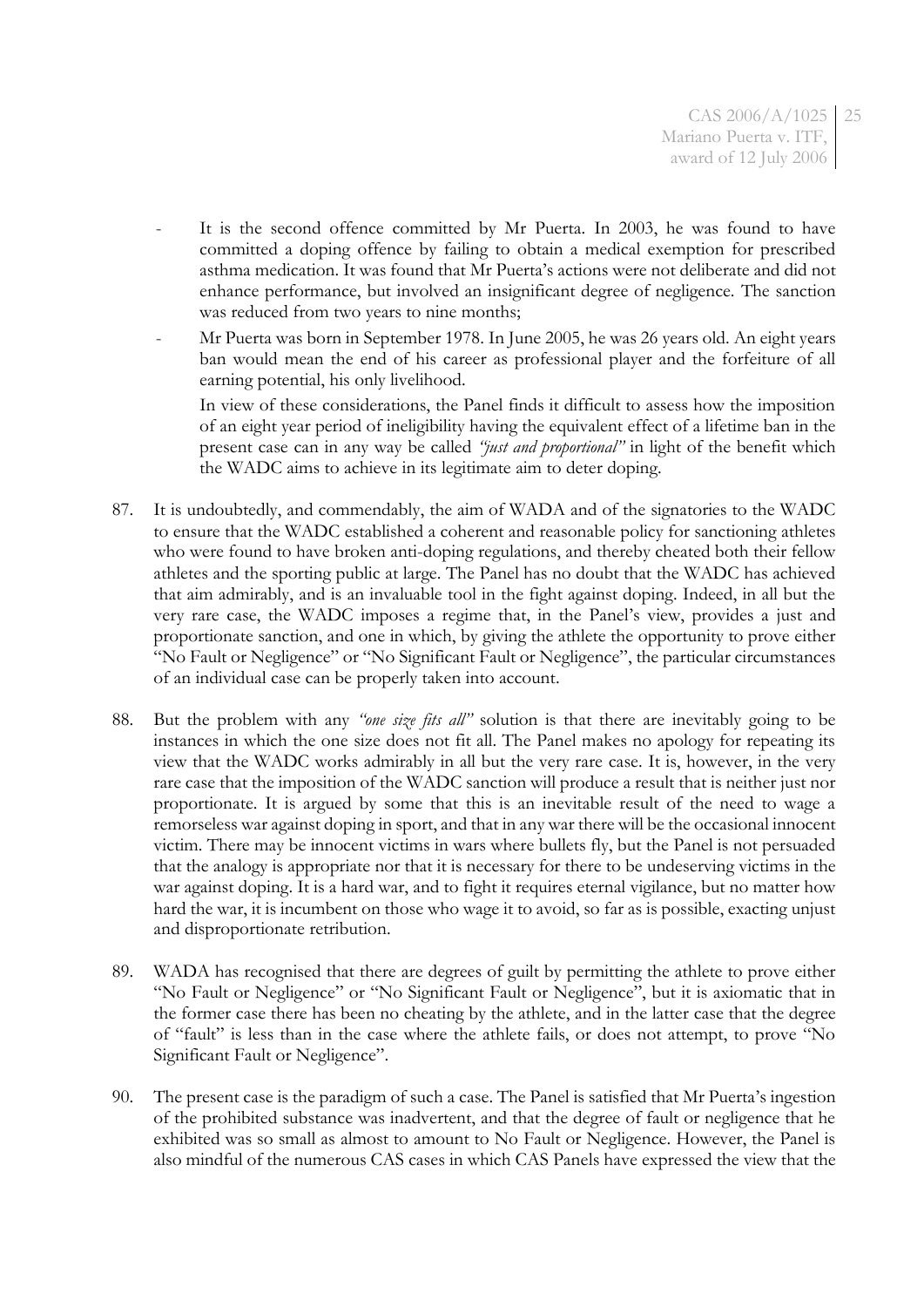*"utmost caution"* that is required in order to prove "No Fault or Negligence" requires an athlete to be eternally vigilant.

- 91. For the reasons stated elsewhere in this Award, the Panel has concluded that Mr Puerta fell just short of establishing that he exercised the *"utmost caution"*, but that the very minor failure on his part did not justify the imposition of a sanction that would be tantamount to a lifetime period of ineligibility. Such a sanction would be neither proportionate nor just. If this had been a first offence of the ITF Programme, the Panel would have wanted to impose a period of ineligibility of no more than 6 months, but would have been required to, and would have, imposed a sanction of one year's ineligibility.
- 92. In the circumstances of the present case, the fact that it is the second offence does not, in the Panel's view, require the imposition of a sanction that would have the effect of bringing Mr Puerta's career to an end. The Panel's view in this regard is fortified when it considers the circumstances of the first offence by Mr Puerta (albeit of the 2003 ATP Anti-Doping Program rather than the WADC) and the Award of a very experienced CAS arbitrator, Professor Richard McLaren, in that case. Whether taken individually or cumulatively, the degree of fault or blame (or negligence) on the part of Mr Puerta has been very small. As the Panel has stated elsewhere in this Award, it is satisfied that Mr Puerta is not a cheat, and that the fact that he has been found to have been in breach of anti-doping regulations is more the result of bad luck than of any fault or negligence on his part.
- 90. But what is a CAS Panel to do in such a case? In the Panel's view, the answer is clear, albeit not without problems and difficulties. Any sanction must be just and proportionate. If it is not, the sanction may be challenged. The Panel has concluded, therefore, that in those very rare cases in which Articles 10.5.1 and 10.5.2 of the WADC do not provide a just and proportionate sanction, i.e., when there is a gap or lacuna in the WADC, that gap or lacuna must be filled by the Panel. That gap or lacuna, which the Panel very much hopes will be filled when the WADC is revised in the light of experience in 2007, is to be filled by the Panel applying the overarching principle of justice and proportionality on which all systems of law, and the WADC itself, is based.
- 93. Every system of law seeks to apply sanctions, whether for breach of the criminal law or for breach of contractual or other obligations, which are just and proportionate. Of course, in national law the notion of what is a just and proportionate sanction may vary from state to state, but the WADC is, in a sense, a species of international law, in that it must be applied in every country, and, therefore, must produce a just and proportionate sanction in every country. It would be a disaster for the WADC, and for the fight against doping in sport, if the WADC were to be struck down in any jurisdiction as not producing a just and proportionate sanction.
- 94. The Panel does not consider that to fill the gap or lacuna that it believes to exist in the WADC requires it, or any tribunal, to exercise a general discretion. Although the WADC does provide for tribunals to exercise a discretion in certain, limited, circumstances, such as whether to eliminate or reduce a sanction on the basis of No Fault or Negligence or No Significant Fault or Negligence or whether to grant a TUE (Article 13.3) or whether to treat two offences as one offence (Article 10.6), it does not bestow upon tribunals a general discretion. Indeed, the existence of such a general discretion would be inimical to the WADC, which seeks to achieve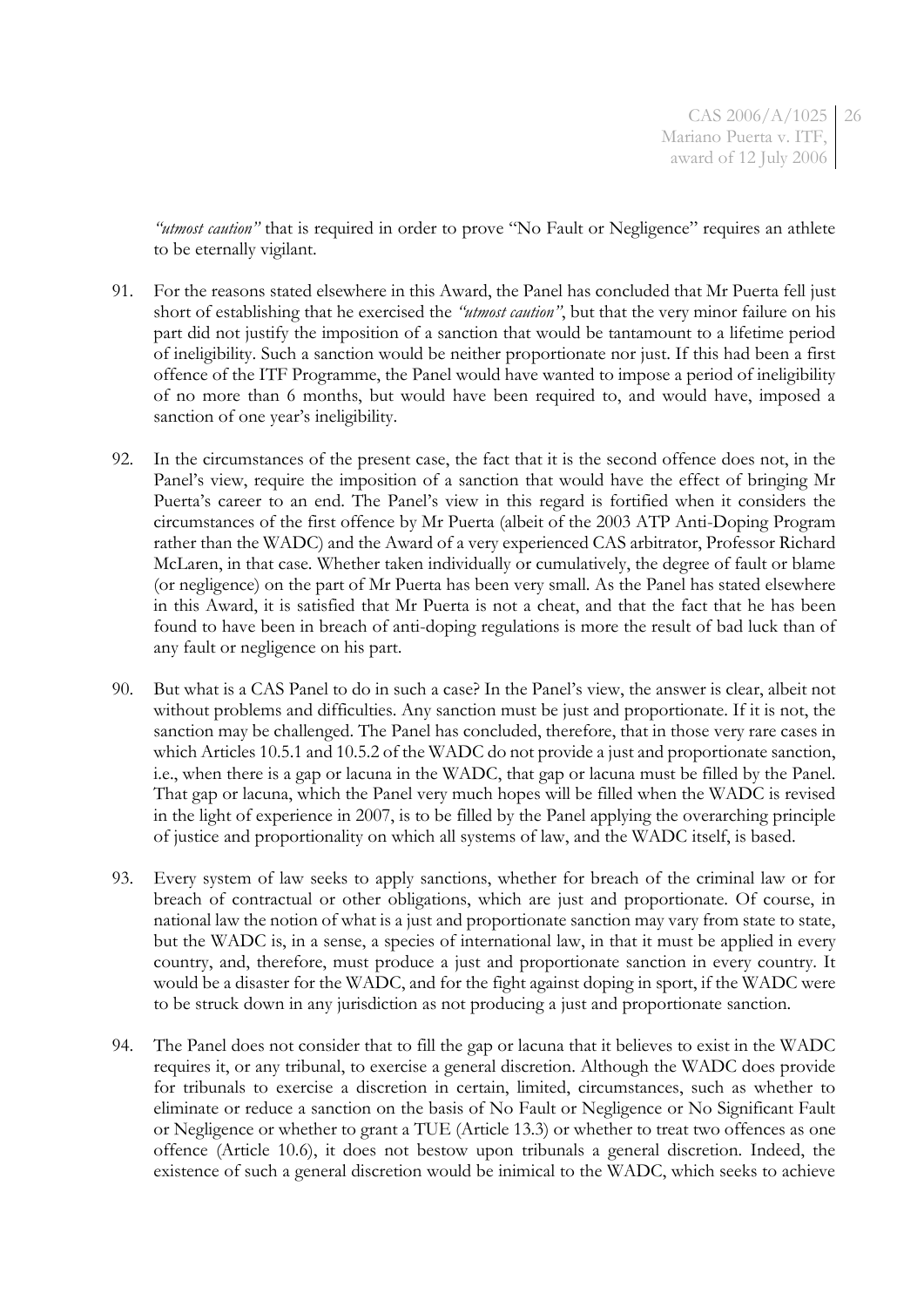consistency and certainty. The Panel does not believe that such a discretion exists, and would not welcome its existence.

- 95. The circumstances in which a tribunal might find that a gap or lacuna exists in the WADC in relation to sanctions for breach of its provisions will arise only very rarely. Possibly, those circumstances might never arise again, if WADA revises the WADC to deal with the issue which arises in the present case. But even if the WADC is not revised to deal with this issue, the Panel would suggest that it would not be found to exist if, in respect of one of the breaches, an athlete had been found to have committed a serious drug offence, for example, by the use of anabolic steroids, EPO, THG, HGH or the like, or by the use of a prohibited method. Nor would it be found to exist if, in respect of one of the breaches, there was any suggestion of a performance enhancing effect: in the present case, no such suggestion has been made in respect of either breach. Conversely, it might be found to exist in a case in which, in relation to one of the breaches, a discretion had been permitted, such as in relation to TUEs, and the second breach attracted a reduced sanction on the basis of No Significant Fault or Negligence.
- 96. There may be other circumstances in which a tribunal would be tempted to find a gap or lacuna in the WADC, but the Panel has found it difficult to imagine that such cases will frequently arise. Indeed, the Panel repeats its view that in all but the very rarest of cases the sanction stipulated by the WADC is just and proportionate. There are unlikely to be many cases in which, as in the present case, the combination of circumstances of the two offences convinces the Panel that the WADC does not produce a just and proportionate result.
- 97. The ITF, whose conduct in these proceedings has been exemplary, did not suggest that the imposition of an eight year period of ineligibility would be just and proportionate on the facts of the present case, but very sensibly expressed its concern at the Panel making a decision that might be perceived to involve the exercise of a discretion, and which might, therefore, *"open the floodgates"* to a tidal wave of decisions in which anti-doping tribunals would exercise a discretion rather than apply the WADC.
- 98. The Panel has attempted to make it as clear as it possibly can that its decision in the present case does not involve the exercise of a discretion, but is a filling of a gap or lacuna in the WADC in circumstances which will rarely arise. Indeed, the combination of circumstances which has led to the identification of the gap or lacuna in the WADC in the present case may never arise again, and will not arise again if the WADC is revised so as to remove it.
- 99. In any event, the Panel does not take such a gloomy view of the determination of the international federations and their anti-doping tribunals to wage the war against doping. Indeed, if the anti-doping tribunals of international federations start to purport to exercise a discretion not to impose the sanctions required by the WADC, WADA will no doubt take the cases to the CAS, and the international federations might well lay themselves open to an award of costs against them if the CAS Panel finds that the purported exercise of the discretion was unjustified.
- 100. One of the Panel's concerns in coming to the conclusion that it has that there is a gap or lacuna in the WADC Code is that its conclusion might be seen generally as a weakening of the WADC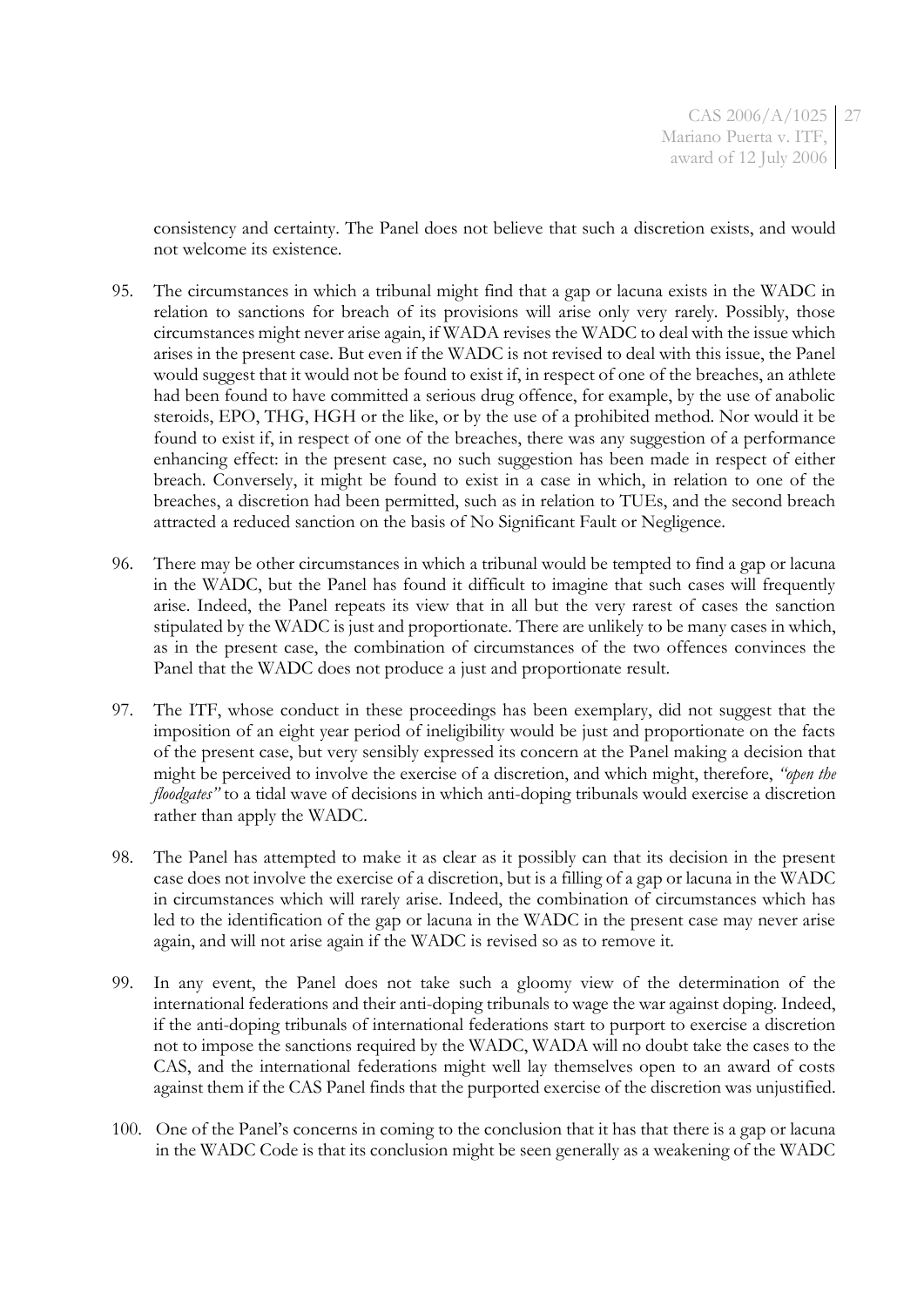or that WADA might believe that the WADC is being weakened. The Panel does not believe that either view would be justified.

- 101. The Panel has already expressed its view that (a) there is a gap or lacuna in the WADC in relation to the circumstances of the present case; (b) such circumstances may never arise again; (c) the WADC provides a just and proportionate sanction in all but the very rare case; and (d) its decision does not weaken either the WADC or WADA. Equally, the Panel does not believe that WADA, as a responsible law-maker, would want the WADC to be seen as an instrument of oppression and injustice in the very rare case in which it could, with justification, be seen to have that effect.
- 102. In the result, the Panel is satisfied that its decision does not represent *"the thin end of the wedge"* or in any way a weakening of the war against doping. It believes that when properly understood it represents a desire to ensure that so far as possible the sanction imposed in every case will be, and be seen to be, just and proportionate, and that there will not be a tiny number of cases in which anti-doping tribunals, athletes and international federations feel that the imposition of the WADC sanctions results in oppression or injustice. The Panel makes no apology for repeating that in its view the WADC provides a proportionate and just result in all but the very rare case.
- 103. In the Panel's view, the circumstances which arise in the present case differ notably from any previous CAS case. Mr Puerta did not ingest or use a medicine consciously not knowing that the product at hand could contain prohibited substances. Accidentally the medicine used by his wife happened to enter his body. In such rare circumstances, the Panel considers the eight years period of Ineligibility as disproportionate. A two year period of ineligibility appears to the Panel to be the only just and proportionate sanction.

#### *H. Commencement of the Sanction*

- 104. According to Article M.8.3 of the Programme and where required by fairness, the Anti-Doping Tribunal may start the period of ineligibility at an earlier date commencing as early as the date of sample collection.
- 105. The sample collection took place on 5 June 2005. Mr Puerta was formally charged with the doping offence on 21 September 2005. He carried on playing until November 2005. According to Article M.7 of the Programme, all competitive results obtained from the date a positive sample are collected shall be disqualified with all resulting consequences. Taking into account the circumstances in which the positive test occurred, i.e., the lack of intentional doping, the commencement of the sanction shall be set on 5 June 2005 when the samples were collected. The period of ineligibility shall last until 4 June 2007 included.